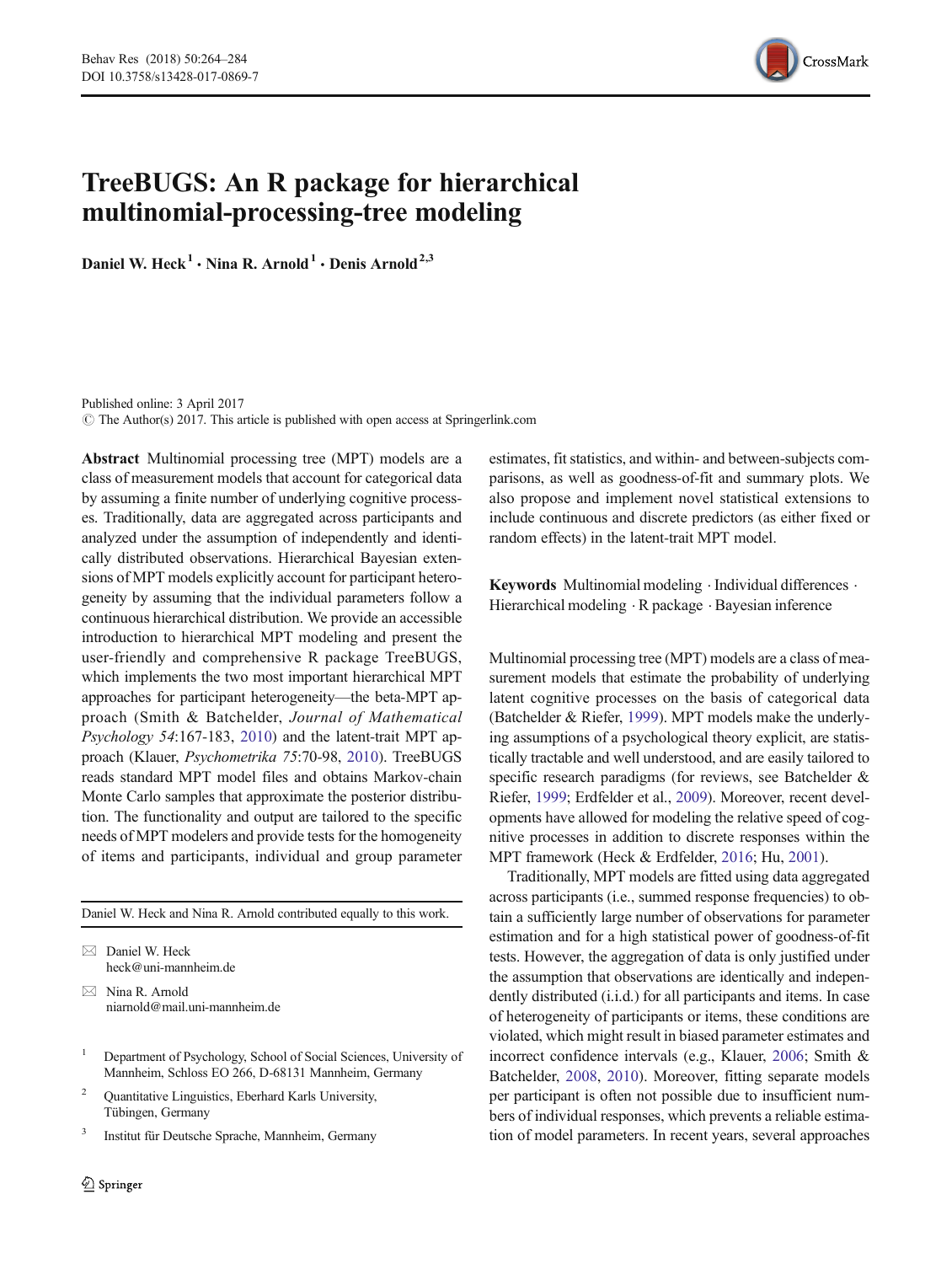have been developed to account for heterogeneity in MPT models. Here, we focus on hierarchical Bayesian MPT models that explicitly assume separate parameters for each participant, which follow some continuous, hierarchical distribution on the group level (Klauer, [2010](#page-19-0); Smith & Batchelder, [2010\)](#page-20-0).

MPT models are very popular and widely used in many areas of psychology (Batchelder & Riefer, [1999](#page-19-0); Erdfelder et al., [2009](#page-19-0); Hütter & Klauer, [2016](#page-19-0)). Partly, this success may be due to the availability of easy-to-use software packages for parameter estimation and testing goodness-of-fit such as AppleTree (Rothkegel, [1999](#page-19-0)), GPT (Hu & Phillips, [1999\)](#page-19-0), HMMTree (Stahl & Klauer, [2007\)](#page-20-0), multiTree (Moshagen, [2010](#page-19-0)), and MPTinR (Singmann & Kellen, [2013\)](#page-20-0). For psychologists who are primarily interested in substantive research questions, these programs greatly facilitate the analysis of either individual or aggregated data. They allow researchers to focus on the psychological theory, the design of experiments, and the interpretation of results instead of programming, debugging, and testing fitting routines. However, flexible and user-friendly software is not yet available to analyze MPT models with continuous hierarchical distributions.

To fit hierarchical MPT models, it is currently necessary either to implement an estimation routine from scratch (Klauer, [2010](#page-19-0); Smith & Batchelder, [2010\)](#page-20-0) or to build on model code for the software WinBUGS (Matzke, Dolan, Batchelder, & Wagenmakers, [2015;](#page-19-0) Smith & Batchelder, [2010](#page-20-0)). However, both of these previous hierarchical implementations are tailored to a specific MPT model (i.e., the pair-clustering model; Batchelder & Riefer, [1986](#page-19-0)) and require substantial knowledge and programming skills to fit, test, summarize, and plot the results of a hierarchical MPT analysis. Moreover, substantial parts of the analysis need to be adapted anew for each MPT model, which requires considerable effort and time and is prone to errors relative to relying on tested and standardized software.

As a remedy, we provide an accessible introduction to hierarchical MPT modeling and present the user-friendly and flexible software TreeBUGS to facilitate analyses within the statistical programming language R (R Core Team, [2016](#page-19-0)). Besides fitting models, TreeBUGS also includes tests for homogeneity of participants and/or items (Smith & Batchelder, [2008](#page-20-0)), posterior predictive checks to assess model fit (Gelman & Rubin, [1992](#page-19-0); Klauer, [2010\)](#page-19-0), within- and between-subjects comparisons, and MPT-tailored summaries and plots. TreeBUGS also provides novel statistical extensions that allow including both continuous and discrete predictors for the individual parameters.

In the following, we shortly describe the statistical class of MPT models and two hierarchical extensions: the beta-MPT and the latent-trait approach. We introduce the extensive functionality of TreeBUGS using the two-high threshold model of source monitoring (Bayen, Murnane, & Erdfelder, [1996](#page-18-0)). The online supplementary material (available at the Open Science Framework: <https://osf.io/s82bw/>) contains complete data and R code to reproduce our results. Note that we focus on an

accessible introduction to hierarchical MPT modeling using TreeBUGS and refer the reader to Klauer [\(2010\)](#page-19-0), Matzke et al. [\(2015](#page-19-0)), and Smith and Batchelder [\(2010\)](#page-20-0) for mathematical details.

# Multinomial processing tree models

# Example: the two-high-threshold model of source monitoring (2HSTM)

Before describing the statistical details of the MPT model class in general, we introduce the source-monitoring model, which serves as a running example. In a typical sourcemonitoring experiment (Johnson, Hashtroudi, & Lindsay, [1993\)](#page-19-0), participants first learn a list of items that are presented by two different sources. After study, they are asked whether the test items were presented by one of the sources (*Source A* or *Source B*) or whether they were not presented in the learning list (*New*). The substantive interest lies in disentangling recognition memory for the item from memory for the source while taking response and guessing tendencies into account.

The two-high-threshold model of source monitoring (2HTSM; Bayen, et al., [1996](#page-18-0)), shown in Fig. [1](#page-2-0), explicitly models these latent processes. Given an old item was presented by Source A, participants recognize it as old with probability  $D_A$ , a parameter measuring item recognition memory. Conditionally on item recognition, the source memory parameter *d<sup>A</sup>* gives the probability of correctly remembering the item's source, which results in a correct response (i.e., A). If one of these two memory processes fails, participants are assumed to guess. If the test item itself is not recognized (with probability 1− *DA*), participants correctly guess that the item was old with probability *b*. Similarly, conditionally on guessing *old*, the parameter *g* gives the probability of guessing A. On the other hand, if the item is recognized with certainty as being *old* but the source is not remembered, participants only have to guess the source (with probability *a* for guessing A).

An identical structure of latent processes is assumed for items from Source B, using separate memory parameters *D<sup>B</sup>* and *dB*. Regarding new items, detection directly results in a New response with probability  $D_N$ , whereas the guessing probabilities are identical to those for the learned items. The expected probabilities for each of the nine possible response categories (three item types times three possible responses) are simply given by (a) multiplying the transition probabilities within each processing path in Fig. [1](#page-2-0) (e.g.,  $D_A \cdot d_A$  for answering "A" to a statement presented by Source A, due to recognition and source memory), and (b) summing these branch probabilities separately for each observable category [e.g., *P*  $\left(\text{``A''}\right)$  Source A) =  $D_A \cdot d_A + D_A \cdot (1 - d_A) \cdot a + (1 - D_A) \cdot a$  $b \cdot g$ ]. To obtain the expected frequencies, the total number of responses per tree (e.g., the number of trials per item type) is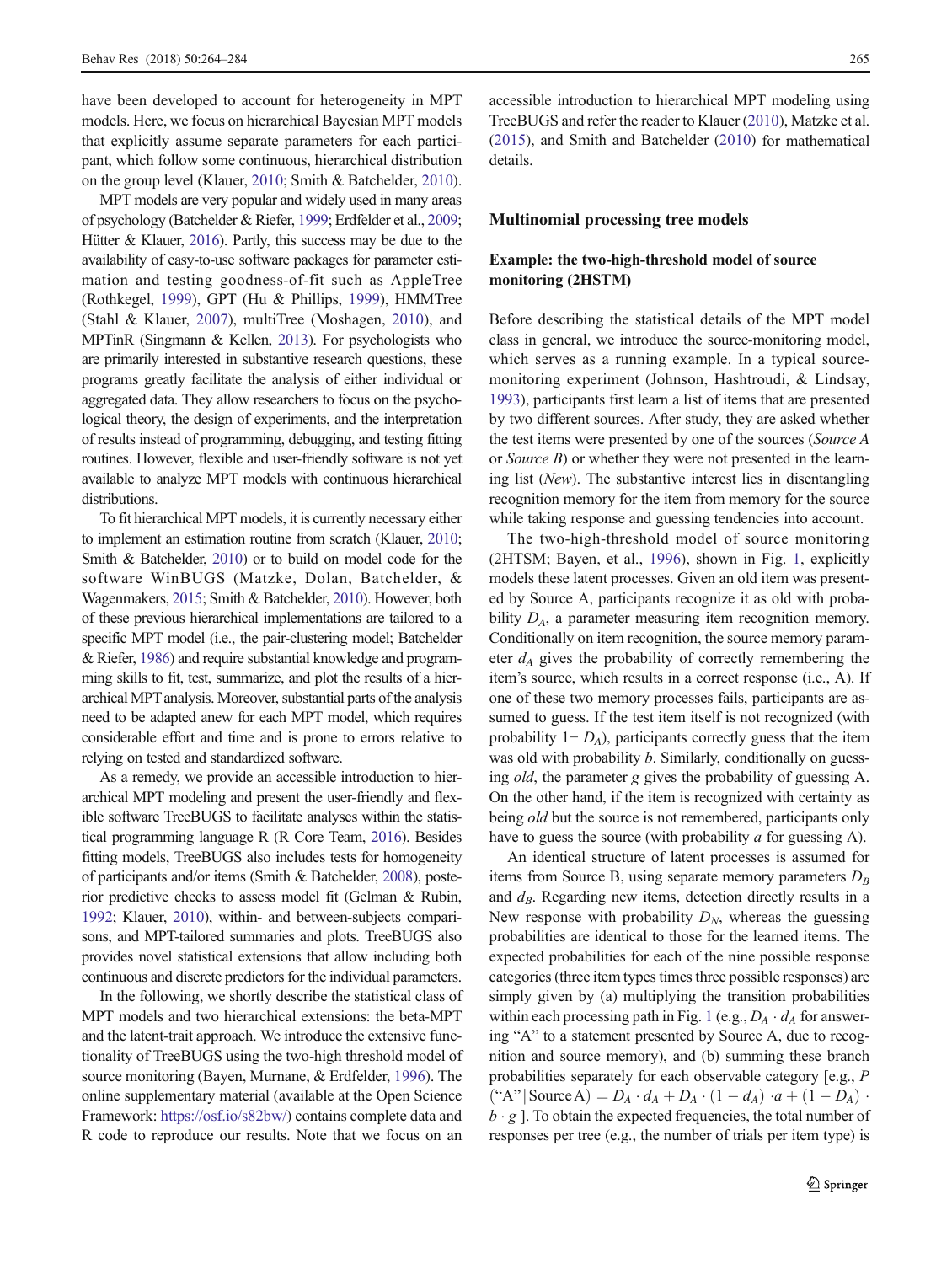<span id="page-2-0"></span>

Fig. 1 Two-high-threshold model of source monitoring (2HTSM). Participants are presented with learned items by two sources *A* and *B* along with new items, and they have to judge each item as belonging to either *Source A* or *Source B*, or being *New.*  $D_A$  = probability of detecting that an item presented by Source A is old;  $D_B$  = probability of detecting that an item presented by Source B is old;  $D_N$  = probability of detecting that an item is new;  $d_A$  = probability of correctly remembering that an item was presented by Source A;  $d_B$  = probability of correctly remembering that an item was presented by Source B;  $a =$  probability

multiplied by the expected probabilities. Note that the 2HTSM has eight parameters and only six free response categories, and is thus not identifiable. To render the model identifiable and obtain unique parameter estimates, we restricted some of the model parameters to be identical, on the basis of theoretical assumptions detailed below.

As an empirical example, we reanalyze data by Arnold, Bayen, Kuhlmann, and Vaterrodt ([2013\)](#page-18-0). Eighty-four participants had to learn statements that were presented by either a doctor or a lawyer (Source) and were either typical for doctors, typical for lawyers, or neutral (Expectancy). These two types of statements were completely crossed in a balanced way, resulting in a true contingency of zero between Source and Expectancy. Whereas the profession schemata were activated at the time of encoding for half of the participants (encoding condition), the other half were told about the professions of the sources just before the test (retrieval condition). Overall, this resulted in a 2 (Source; within subjects)  $\times$  3 (Expectancy; within subjects)  $\times$  2 (Time of Schema Activation; between subjects) mixed factorial design. After the test, participants were asked to judge the contingency between item type and source (perceived contingency *pc*). On the basis of the latenttrait approach, we (a) first analyze data from the retrieval condition; (b) show how to check for convergence and model fit, and perform within-subjects comparisons; (c) compare the

of guessing that an item that has been recognized as old is from Source A;  $g =$  probability of guessing that an item is from Source A if it was not recognized as old; *b* = probability of guessing that an item is old. Adapted from "Source Discrimination, Item Detection, and Multinomial Models of Source Monitoring," by U. J. Bayen, K. Murnane, and E. Erdfelder, [1996](#page-18-0), *Journal of Experimental Psychology: Learning, Memory, and Cognition*, *22*, p. 202. Copyright 1996 by the American Psychological Association

parameter estimates to those from the beta-MPT approach; (d) include perceived contingency as a continuous predictor for the source-guessing parameter  $a$ ; and (e) discuss two approaches for modeling a between-subjects factor (i.e., Time of Schema Activation).

# Likelihood function for the MPT model class

As is implied by their name, MPT models assume a productmultinomial distribution on a set of *K*≥2 mutually exclusive categories  $\mathbf{C} = \{C_1, \ldots, C_K\}$  (Batchelder & Riefer, [1999\)](#page-19-0). The expected category probabilities of this productmultinomial distribution are given by nonlinear functions (i.e., polynomials) of the parameters, which are defined as unconditional or conditional transition probabilities of entering the latent cognitive states (Hu & Batchelder, [1994](#page-19-0)). The parameters are collected in a vector  $\boldsymbol{\theta} = (\theta_1, \ldots, \theta_S)$ , where each of the *S* functionally independent components is a probability with values in [0, 1].

Given a parameter vector  $\theta$ , the expected probability for a branch  $B_{ik}$  (i.e., the *i*th branch that terminates in category  $C_k$ ) is given by the product of the transition probabilities,

$$
P\left(B_{ik}\Big|\Theta\right) = c_{ik}\prod_{s=1}^{S}\Theta_{s}^{a_{iks}}(1-\Theta_{s})^{b_{iks}}, \qquad (1)
$$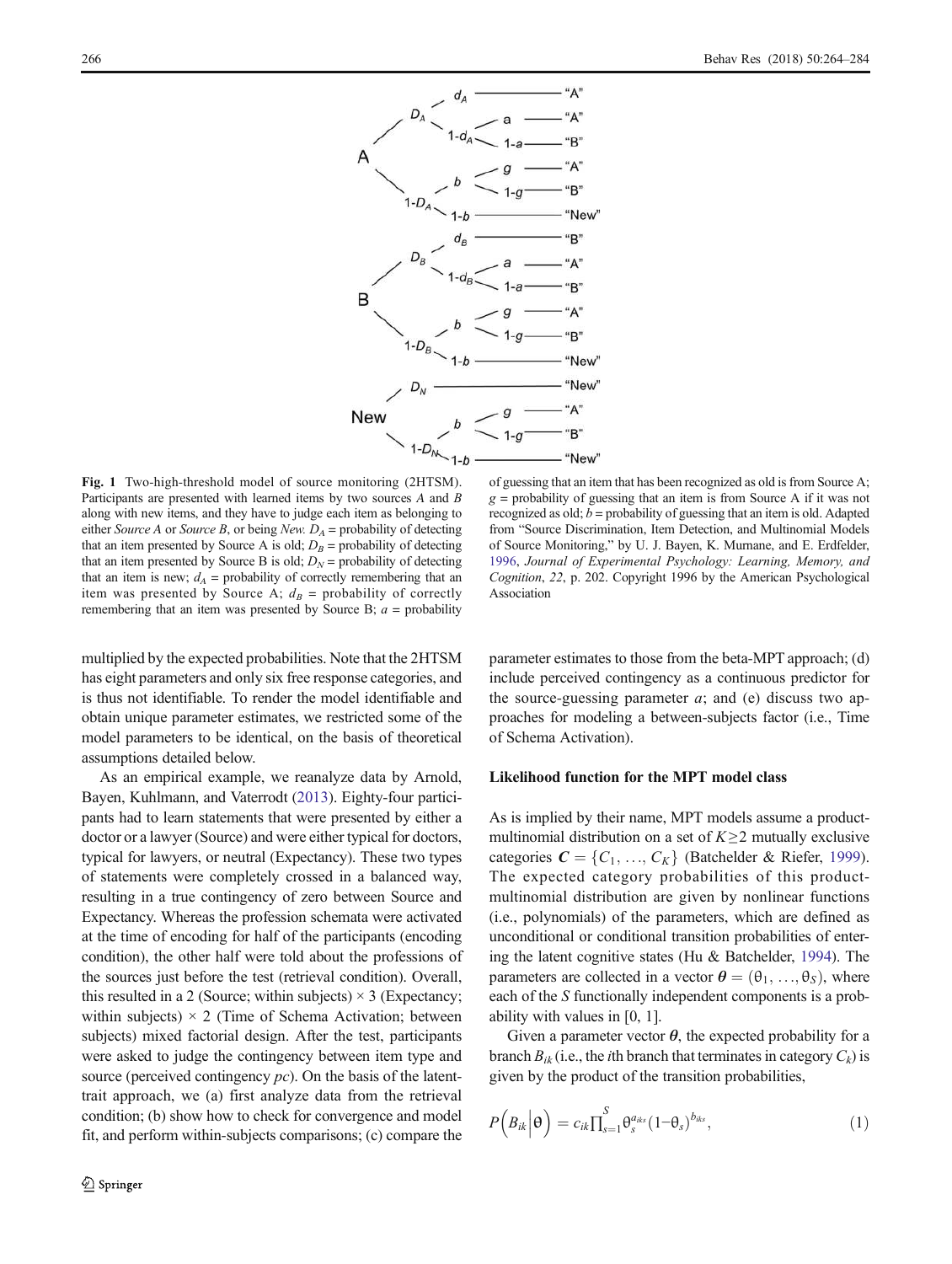where  $a_{iks}$  and  $b_{iks}$  count the occurrences of the parameters  $\theta_s$ and  $(1 - \theta_s)$  in the branch  $B_{ik}$ , respectively, and  $c_{ik}$  is the product of all constant parameters in this branch.

Assuming independent branches, the expected probability for a category  $C_k$  is then given by sum of the  $I_k$  branch probabilities terminating in this category,

$$
P\left(C_k\Big|\mathbf{\Theta}\right) = \sum_{i=1}^{I_k} c_{ik} \prod_{s=1}^S \theta_{s}^{a_{iks}} (1-\theta_s)^{b_{iks}}.
$$
 (2)

The model's likelihood is obtained by plugging these category probabilities into the density function of the productmultinomial distribution. For parameter estimation, this likelihood function is maximized either by general-purpose optimization methods (e.g., gradient descent) or by means of an MPT-tailored expectation-maximization algorithm (Hu & Batchelder, [1994;](#page-19-0) Moshagen, [2010\)](#page-19-0), later improved by You, Hu, and Qi [\(2011\)](#page-20-0).

# Hierarchical MPT models

As we outlined above, a violation of the i.i.d. assumption can result in biased parameter estimates. More specifically, heterogeneity can result in an underestimation or an overestimation of the standard errors for the parameter estimates and thus in confidence intervals that are too narrow or too wide, respectively (Klauer, [2006](#page-19-0)). Moreover, goodness-of-fit tests might reject a model based on aggregated data even though the model holds on the individual level. Smith and Batchelder ([2008\)](#page-20-0) showed that—even for a relatively homogeneous group of participants—the assumption of homogeneity of participants was violated whereas items in middle serial positions were homogeneous. Most importantly, participant heterogeneity is at the core of research questions that aim at explaining individual differences and thus require the estimation of individual parameters (e.g., in cognitive psychometrics; Riefer, Knapp, Batchelder, Bamber, & Manifold, [2002](#page-19-0)).

To address these issues, Bayesian hierarchical models explicitly account for the heterogeneity of participants (Lee, [2011](#page-19-0)). Essentially, hierarchical MPT models assume that the individual response frequencies follow the same MPT likelihood function as derived in the previous section, but with a separate parameter vector  $\theta_p$  for each participant *p*. Instead of estimating a single set of parameters for all participants (often called "complete pooling") or assuming independent sets of parameters per participant ("no pooling"), individual parameters are modeled as random effects. According to this idea, the individual parameters are treated as random variables that follow some well-specified hierarchical distribution (in the present case, a transformed multivariate normal distribution or independent beta distributions). Importantly, this approach combines information from the individual and the group level ("partial pooling") and thereby provides more robust parameter estimates than does fitting data for each participant separately (Rouder & Lu, [2005\)](#page-19-0), because the collective error of the hierarchical estimates is expected to be smaller than the sum of the errors from individual parameter estimation.

The two hierarchical MPT approaches we consider here differ with respect to the assumed continuous hierarchical distributions of the individual parameters. In the *latent-trait* approach, the probit-transformed individual parameters are assumed to follow a multivariate normal distribution. In contrast, the *beta-MPT* assumes that individual parameters follow independent beta distributions.

Hierarchical models often rely on Bayesian inference with a focus on the posterior distribution of the parameters (Lee & Wagenmakers, [2014\)](#page-19-0). Given the likelihood function of a model and some prior beliefs about the parameters, the posterior distribution describes the updated knowledge about the parameters after consideration of the data. Since analytical solutions and summary statistics of the posterior distribution (e.g., posterior means for each parameter) are often not available analytically, Bayesian inference employs Markov-chain Monte Carlo (MCMC) methods to draw samples from the posterior distribution. Based on a sufficient number of posterior samples, summary statistics such as the mean, the median, or quantiles can be easily computed to obtain parameter estimates, credibility intervals, and goodness-of-fit statistics.

## Beta-MPT approach

The beta-MPT approach (Smith & Batchelder, [2010](#page-20-0)) assumes that the individual parameters of participants are drawn from independent beta distributions. The beta distribution has a positive density on the interval [0, 1], which is the range of possible values for MPT parameters (i.e., probabilities). The density of the beta distribution for the *s*th MPT parameter  $\theta_{ps}$ of person *p* depends on two positive parameters  $\alpha_s$  and  $\beta_s$  that determine the shape of the distribution,

$$
g\left(\theta_{ps}\Big|\alpha_s,\beta_s\right)=\frac{\Gamma(\alpha_s+\beta_s)}{\Gamma(\alpha_s)\Gamma(\beta_s)}\theta_{ps}^{\alpha_s-1}(1-\theta_{ps})^{\beta_s-1},\qquad(3)
$$

where  $\Gamma(x)$  is the gamma function, which ensures that the density integrates to one.

Figure [2](#page-4-0) shows that the beta distribution covers a wide range of shapes to model individual differences in MPT parameters. If  $\alpha$  or  $\beta$  is greater than one, the distribution is unimodal; if both parameters are equal to one, it is uniform; if both are smaller than one, the distribution is u-shaped; and if  $\alpha > 1$  and  $\beta < 1$  (or vice versa), the distribution is monotonically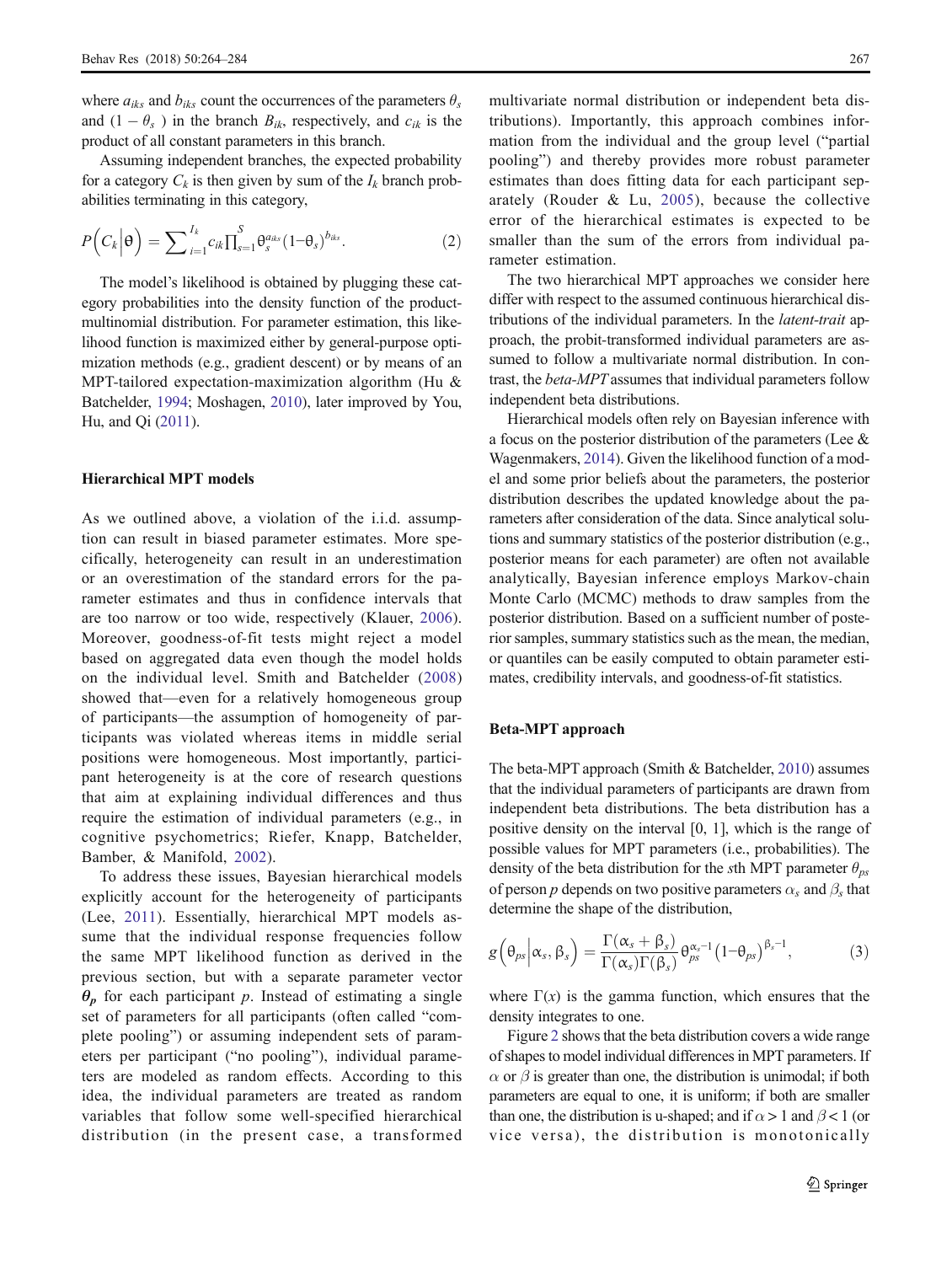<span id="page-4-0"></span>

Fig. 2 Density functions of the beta distribution for different shape parameters  $\alpha$  and  $\beta$ 

increasing (or decreasing). To obtain summaries for the location and spread of the MPT parameters on the group level, the mean and variance of the beta distribution are computed as

$$
E(\theta_s) = \frac{\alpha_s}{\alpha_s + \beta_s} \tag{4}
$$

and

$$
Var(\theta_s) = \frac{\alpha_s \beta_s}{(\alpha_s + \beta_s + 1)(\alpha_s + \beta_s)^2}.
$$
 (5)

Note that the hierarchical distribution of the beta-MPT assumes independent MPT parameters across participants. Even though it is possible to estimate the correlation of parameters on the basis of posterior samples, the validity of the results is questionable, since it is not clear how influential the prior of independent parameters is. In extreme cases, the prior that the individual MPT parameters are independent may be so informative that very large sample sizes are required in order to obtain correlated posterior samples.

### Latent-trait approach

Cognitive abilities not only vary on an absolute level between participants, but also are often correlated (Matzke et al., [2015\)](#page-19-0). For instance, two parameters that reflect different aspects of memory retrieval are likely to be similar within participants. For both statistical and substantive reasons, it might therefore be important to include parameter correlations in the hierarchical model explicitly. In the latent-trait model (Klauer, [2010\)](#page-19-0), this is achieved by assuming that the transformed, individual parameter vector  $\Phi^{-1}(\theta_p)$  of a person p follows a multivariate normal distribution with group mean  $\mu$  and a variance–covariance matrix  $\Sigma$ . The correlations between parameters are modeled explicitly by assuming a multivariate prior for the full vector of parameters  $\theta_p$  (instead of using independent univariate priors for each vector components θ*ps* as in the beta-MPT). The probit transformation  $\Phi^{-1}(\theta_p)$  is defined component-wise by the inverse of the standardnormal cumulative density  $\Phi$  and monotonically maps an MPT parameter  $\theta_{ps}$  from the range (0, 1) to the real line. This is necessary in order to ensure that the transformed MPT parameters match the possible realizations of the normal distribution.

The model can equivalently be formulated as an additive decomposition of the probit-transformed parameters into a group mean  $\mu$  and a participant random effect  $\delta_p$  that follows a centered multivariate normal distribution (Matzke et al., [2015\)](#page-19-0),

$$
\Phi^{-1}(\Theta_p) = \mu + \delta_p. \tag{6}
$$

Note that this structure is similar to standard linear multilevel models with random intercepts for participants (Pinheiro & Bates, [2000](#page-19-0)) and will provide the starting point for including continuous predictors and discrete factors, as we describe below.

# **TreeBUGS**

TreeBUGS requires the statistical programing language R (R Core Team, [2016](#page-19-0)), the MCMC sampler JAGS (Plummer, [2003\)](#page-19-0), and the R package runjags (Denwood, [2016](#page-19-0)). All programs are open-source software and available for free. The integration of TreeBUGS within R facilitates the overall work flow by enabling data preparation, analysis, plotting, and summarizing the results within a single programing environment. Moreover, the data generation and fitting functions of TreeBUGS can easily be wrapped into loops to run Monte Carlo simulations—for instance, to assess the precision of the parameter estimates for a given sample size.

However, for users less familiar with R, TreeBUGS also allows to import data, specify models, and export results using simple text files, which reduces the use of R to a few functions for model fitting only. Complete R code that serves as a userfriendly introduction for TreeBUGS is provided in the supplementary material ([https://osf.io/s82bw\)](https://osf.io/s82bw).

TreeBUGS and the documentation are available via CRAN [\(https://CRAN.R-project.org/package=TreeBUGS\)](https://CRAN.R-project.org/package=TreeBUGS) and can be installed by typing install.packages("TreeBUGS") into the R console.<sup>1</sup> Once the package is installed, it needs to be loaded in each session via library(TreeBUGS).

Note that TreeBUGS searches for data, model, and restriction files within the current working directory, which needs to

<sup>&</sup>lt;sup>1</sup> The most recent developer version of TreeBUGS is available at [https://](https://github.com/denis-arnold/TreeBUGS) [github.com/denis-arnold/TreeBUGS.](https://github.com/denis-arnold/TreeBUGS)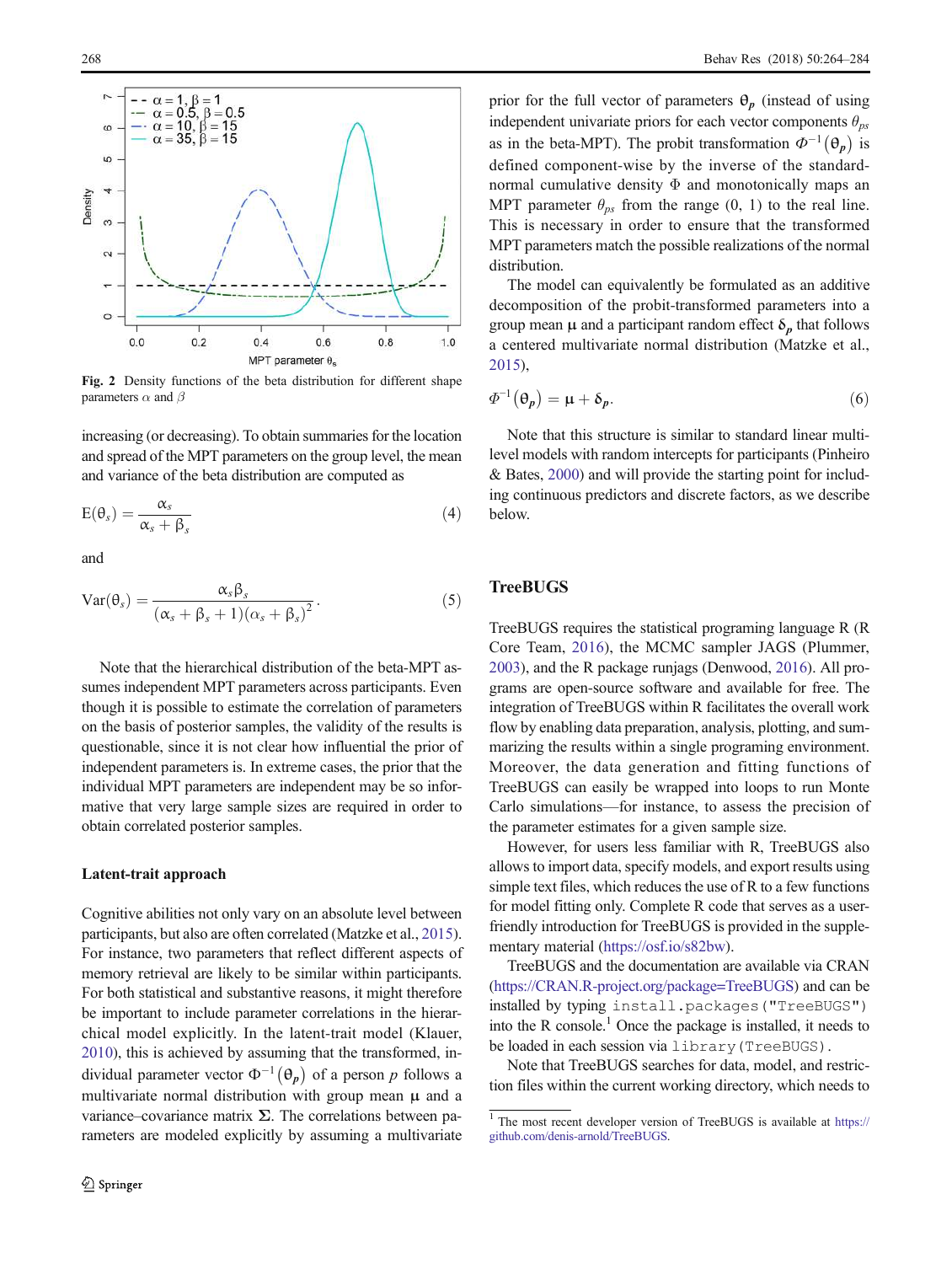be adjusted to the correct path once (e.g., using the command setwd("C:/mpt/")).

#### Format of models, restrictions, and data

To specify an MPT model, TreeBUGS requires a text file in the .eqn standard, which is also used by other software such as multiTree (Moshagen, [2010\)](#page-19-0). The first line of the model file is ignored by TreeBUGS and reserved for comments (similarly to multiTree). $^{2}$  Each of the remaining lines defines a single branch probability of the MPT model and includes three entries separated by white space: the tree label, the category label, and the branch equation. For instance, the first lines of the .eqn-file for the 2HTSM (i.e., model/2htsm.eqn in the Online Appendix) are

# 2-high threshold model of source monitoring

| E  | EE. | $DI*d1$           |
|----|-----|-------------------|
| E  | EE. | $DI*(1-d1)*a$     |
| F. | ΕU  | $D1*(1-d1)*(1-a)$ |
| F. | EЕ  | $(1-D1)*b*q$      |
| E  | EU  | $(1-D1)*b*(1-q)$  |
|    |     |                   |

where *E* describes schematically the expected sources (e.g., medical statements presented by a doctor), *U* describes schematically unexpected sources (e.g., medical statements presented by a lawyer), and *N* describes new items not previously learned.

Often, some of the MPT parameters are constrained to be identical or constant based on theoretical reasons or to ensure the identifiability of the model. Within TreeBUGS, such constraints are added by a list and may contain equality constraints and constants,

restrictions =  $list("D1 = D2 = D3", "d1 =$  $d2"$ , " $a = q"$ )

Alternatively, one can specify the path to a text file that includes one constraint per row. In the present example (included in model/restrictions.txt), we assume that the probability of remembering a learned item is identical for both sources and also identical to the probability of recognizing an item as *New* (i.e.,  $D_A = D_B = D_N$ ). Similarly, source memory is assumed to be equal for the two sources ( $d_A = d_B$ ), and source guessing is assumed to be independent of whether participants recognized the item  $(a = g)$ .

To fit a hierarchical model, TreeBUGS requires a table of individual frequencies with participants in rows and observed categories in columns. These data can either be provided in a

comma-separated .csv file (with category labels in the first row) or as a matrix or data frame within R (with column names matching the observable categories in the model file). For our example, the first lines of the data file data/data\_retrieval.csv, which provides the response frequencies in the retrieval condition, are

| "EE", "EU", "EN", "UE", "UU", "UN", "NE", "NU", "NN" |  |  |  |  |
|------------------------------------------------------|--|--|--|--|
| 3, 5, 8, 1, 8, 7, 4, 6, 22                           |  |  |  |  |
| 7, 5, 4, 8, 7, 1, 11, 14, 7                          |  |  |  |  |

#### Testing the homogeneity of participants

Before fitting a hierarchical model to individual data instead of fitting a standard MPT model to aggregated data, it is important to check whether participants are actually heterogeneous (Smith & Batchelder, [2008](#page-20-0)). If this test does not reject the null hypothesis that individual frequencies are identically distributed, the simpler standard MPT model should be used, since it reduces the possibility of overfitting (Smith & Batchelder, [2008](#page-20-0)).<sup>3</sup>

To test for heterogeneity among participants or items, TreeBUGS implements the asymptotic  $\chi^2$  test and the permutation test proposed by Smith and Batchelder [\(2008](#page-20-0)). The former allows testing for participant heterogeneity under the assumption that items are homogeneous and requires the same table of individual frequencies as described in the previous section. In our example, the  $\chi^2$  test for participant heterogeneity is run as

testHetChi(freq = "data\_retrieval.csv",  
\n
$$
tree = c("E", "E", "E", "U", "U", "U", "U",
$$

The argument tree indicates which columns of the frequency table freq belong to separate multinomial distributions (here, the nine observed categories belong to the three trees of the 2HTSM). As is indicated by the small *p* value  $[\chi^2(138) = 325.1, p = 3.9 \cdot 10^{-17}]$ , there is substantial heterogeneity between participants.

 $2$  The original file format as used by AppleTree or GPT required the number of equations in the first line.

<sup>&</sup>lt;sup>3</sup> TreeBUGS also provides the function simpleMPT for fitting nonhierarchical, Bayesian MPT models to aggregated or individual data (using conjugate beta distributions as priors for the parameters).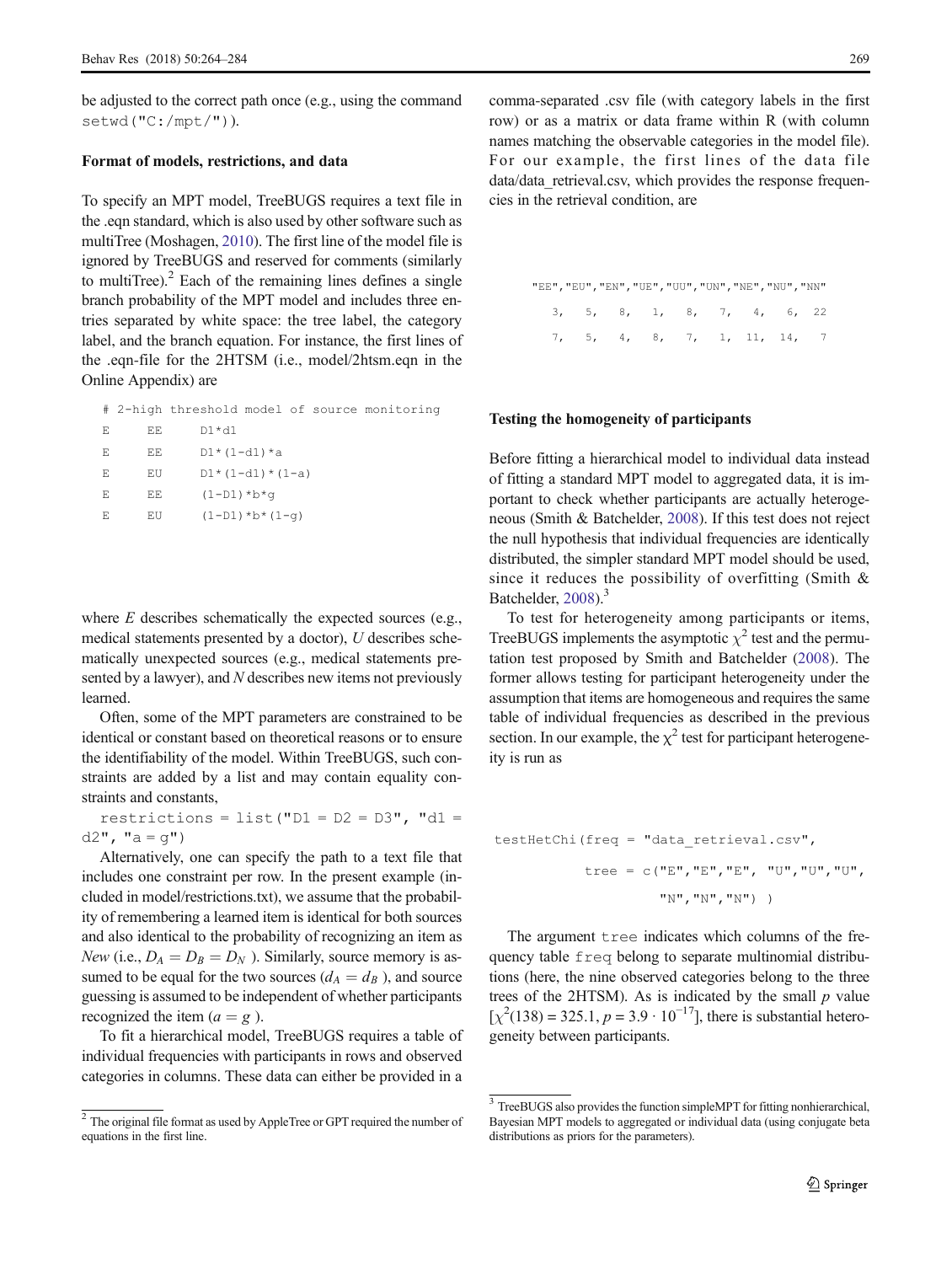

Fig. 3 Plot of the observed frequencies using the function plotFreq("data\_retrieval.csv"). Boxplots show the distributions of individual frequencies per response category and MPT tree, whereas the solid red line shows the mean frequencies

In contrast to the  $\chi^2$  test, the permutation test allows to test person homogeneity even if items are heterogeneous. To do so, the data need to be provided in the long format with the participant code in the first column, the item label or number in the second column, and the observed response in the third column. Using 10,000 permutations, we can run this test via

```
testHetPerm(data = "data_retrieval_long.csv",
            rep = 10000,tree = list(c("EE","EU","EN"),
                        c("UE","UU","UN"),
                        c("NE", "NU", "NN") )
```
In contrast to the  $\chi^2$  test, the argument the is now a list in which the elements are vectors with category labels for each multinomial distribution (i.e., for each MPT tree). In our example, this test also indicates a significant deviance from the null hypothesis that persons are homogeneous  $(p < .001)$ . Moreover, TreeBUGS also provides a graphical assessment of participant heterogeneity by plotting the individual against the mean (absolute or relative) frequencies via the function plotFreq, illustrated in Fig. 3.

#### Fitting a latent-trait MPT model

In the simplest scenario, the user only needs to specify the paths to the files with the model equations, the parameter restrictions, and the individual frequencies to fit a latent-trait MPT model,

```
fittedModel <−
        traitMPT(eqnfile="eqnfile.eqn",
                 data="data.csv",
                 restrictions="restrictions.txt")
```
However, this approach relies on several defaults regarding the hyperpriors on the group-level parameters  $\mu$  and  $\Sigma$  and details about the MCMC sampling scheme. We strongly advice the user to adjust these defaults depending on theoretical considerations and on the convergence of a model, respectively. Based on the .eqn model file and the restrictions, TreeBUGS creates a JAGS file that is then used to obtain MCMC samples. By default, this file is only saved temporarily, but it can be saved to the working directory for a closer inspection using the argument modelfilename ="2htsm.jags". This file can also be used when working with JAGS directly.

By default, TreeBUGS samples 20,000 iterations of the MCMC sampler of which the first 2,000 iterations are dropped to avoid dependencies on the starting points (the so-called *burn-in period*). More complex MPT models might require more iterations to achieve convergence of the MCMC sampler and thus an adjustment of n.iter and n.burnin to sample more iterations and remove more burn-in samples, respectively. To reduce the load on the computer's memory, TreeBUGS only retains every fifth iteration of the MCMC samples to compute summary statistics. In the case of highly auto-correlated MCMC samples, this so-called thinning results only in a minor loss of information since the dropped samples are very similar to the retained ones. The user can change the thinning rate using n.thin.

By default, TreeBUGS obtains posterior samples from three MCMC chains in parallel using different starting values (n.chains=3). The sampling from multiple MCMC chains allows checking convergence by assessing whether the discrepancy between chains is sufficiently small. Note that TreeBUGS offers the option autojags to run JAGS until some convergence criterion is reached, for instance, until the variance of parameters between chains is sufficiently small (Gelman & Rubin, [1992](#page-19-0)). However, note that this might require substantial computing time. Convergence issues can also be due to nonidentifiable MPT parameters; this highlights the importance of checking the identifiability of a model using either numerical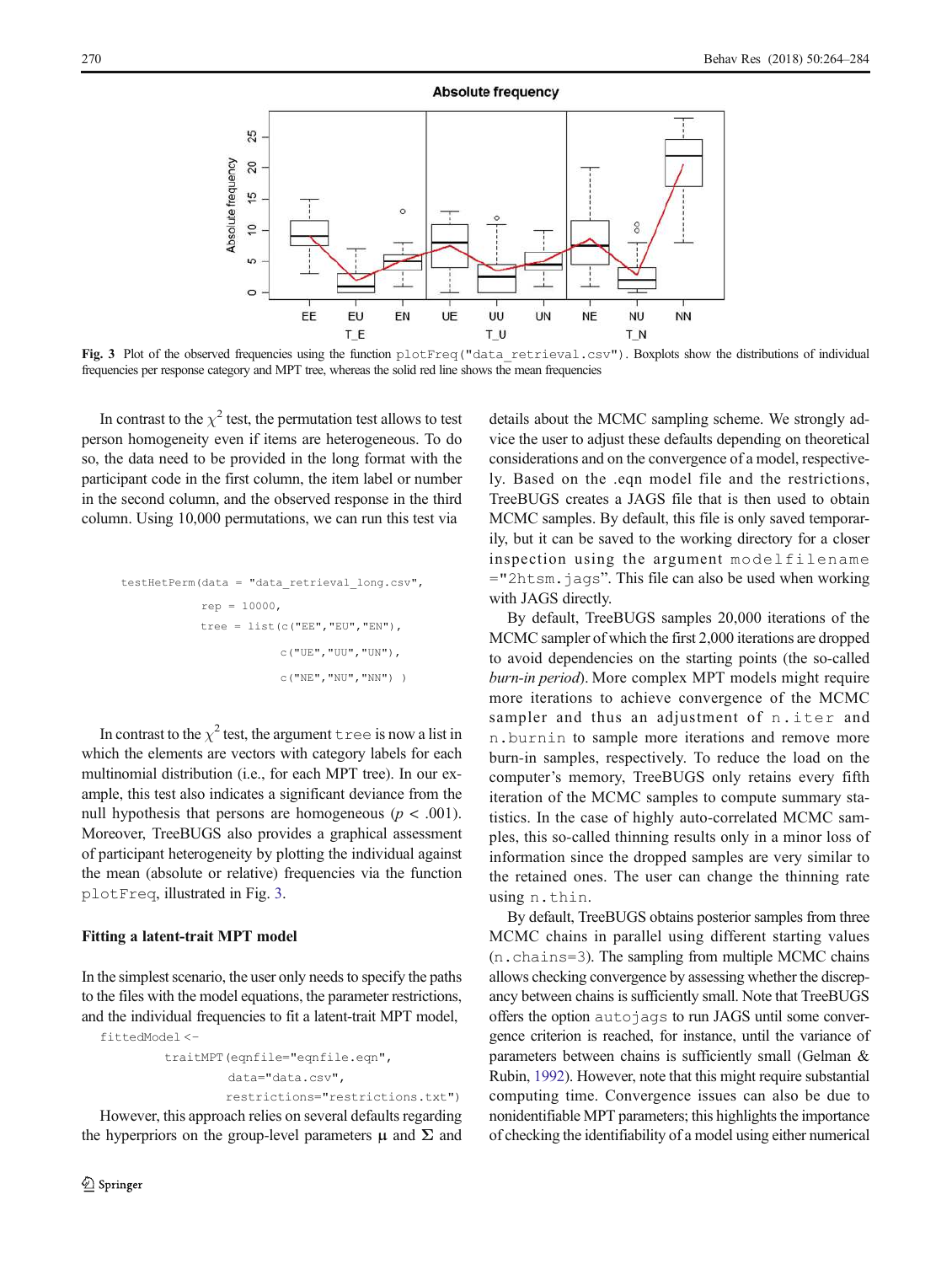<span id="page-7-0"></span>

Fig. 4 Visual check of convergence using the function plot(m.retrieval, parameter = "mean")

(Moshagen, [2010\)](#page-19-0) or analytical (Schmittmann, Dolan, Raijmakers, & Batchelder, [2010\)](#page-19-0) methods.

After fitting the model, TreeBUGS returns an object that includes the MCMC samples and summary statistics tailored to MPT models. By default, the output is only saved temporarily within R. Alternatively, TreeBUGS allows to export summary statistics of the posterior to a text file (e.g.,  $parEstFile =$ "results.txt") or the fitted model with all posterior samples to an R data file (e.g., posteriorFile = "posterior .RData").

Often, one is interested in differences, ratios, or other function of the core MPT parameters based on the posterior distribution. To test such transformations on a within-subjects level, TreeBUGS provides the argument transformed Parameters = list ("deltaDd = D1-d1"), which computes the difference in memory parameters using the group-mean posterior samples (see below for corresponding individual-level and between-subjects analyses).

When combining all of these arguments, a possible call to TreeBUGS could be

```
m.retrieval <-
 traitMPT(eqnfile="2htsm.eqn", 
          data="data_retrieval.csv",
          restrictions = "restrictions.txt", 
          modelfilename = "2htsm.jags", 
          transformedParameters =list("deltaDd=D1-d1"),
          parEstFile = "results retrieval.txt",
          n.chain = 4, n.iter = 50000,
          n.burnin = 10000, n.thin = 10
```
On a notebook with an Intel i5-3320M processing unit, drawing posterior samples for this model requires approximately two minutes. In the following, we refer to this fitted model when showing plots and summaries of empirical results.

## Monitoring convergence

As we mentioned above, it is important to ensure that the posterior distribution is approximated sufficiently well when relying on MCMC sampling (Gelman & Hill, [2007](#page-19-0)).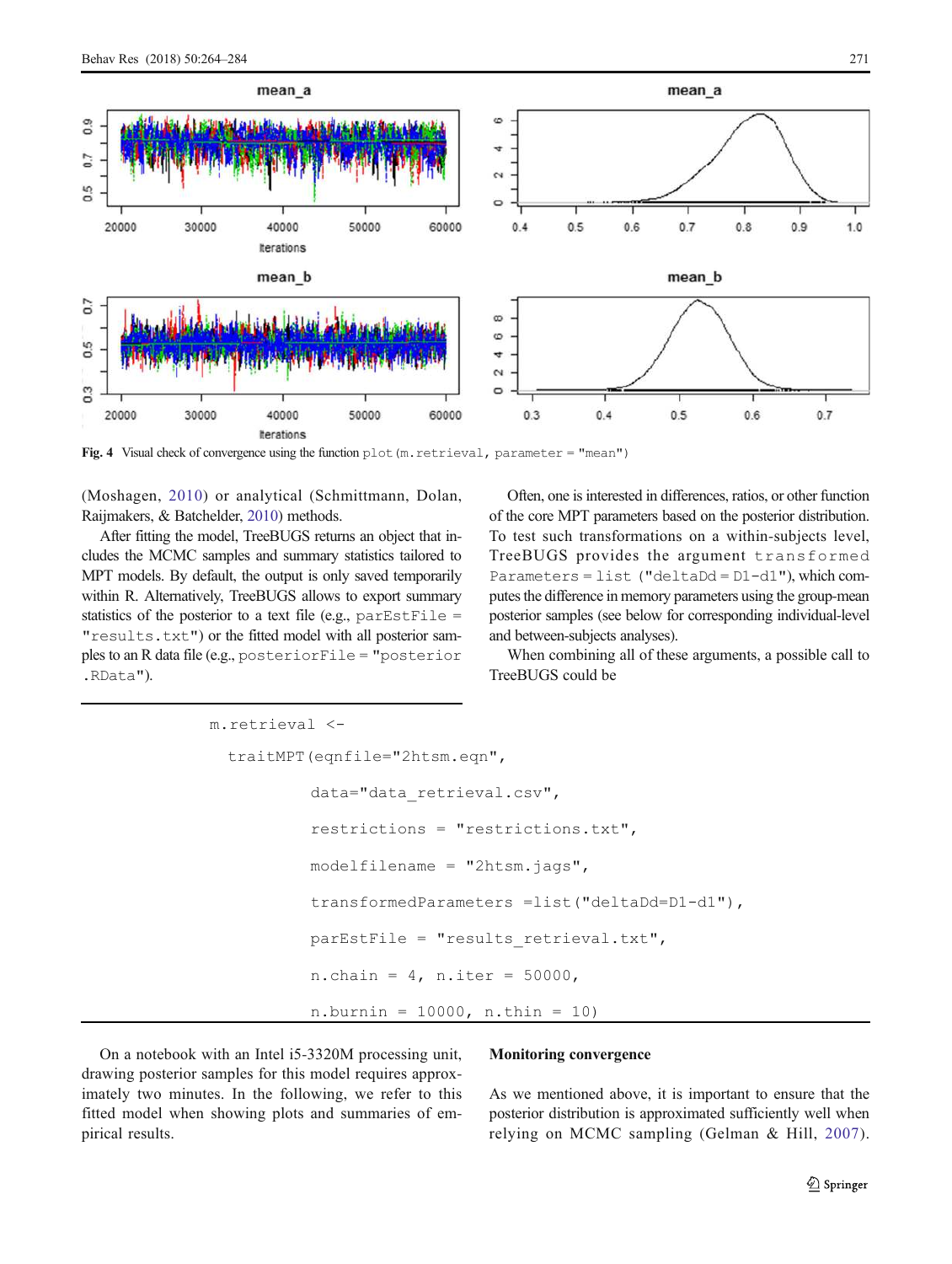Mathematical proofs only ensure that the MCMC sampler approximates the posterior as the number of iterations goes to infinity, but this approximation might be insufficient and biased for finite numbers of iterations. Therefore, it is important to check a model's convergence graphically—for instance, by using autocorrelation or time series plots. TreeBUGS provides these plots tailored to the MPT parameters of interest based on the R package coda (Plummer, Best, Cowles, & Vines, [2006](#page-19-0)). For instance, a time-series and density plot of the group-mean parameters is obtained by typing plot(m.retrieval, parameter = "mean"), resulting in the plot in Fig. [4,](#page-7-0) which indicates good convergence (i.e., the MCMC chains look like "fat, hairy caterpillars"). To obtain autocorrelation plots for the MCMC samples, it is sufficient to add the argument  $type = "acf".$ 

Besides these graphical tests, the summary output of TreeBUGS provides an estimate for the effective sample size (i.e., the estimated number of iterations corrected for autocorrelation) and the convergence statistic *R* for each parameter, which quantifies the ratio of between-chain and within-chain variance and should be close to one (e.g.,  $R < 1.05$ ; Gelman & Rubin, [1992\)](#page-19-0). If there are any indications that the model has not converged, it is necessary to fit the model using more iterations. To reuse posterior samples and save computing time, TreeBUGS allows retaining previously sampled posterior values using the function extendMPT.

## Priors on the group-level parameters

To fit the latent-trait model, prior distributions are required on the group-level parameters  $\mu$  and  $\Sigma$ . The defaults of TreeBUGS use weakly informative priors following the proposals of Klauer [\(2010\)](#page-19-0) and Matzke et al. ([2015](#page-19-0)). The priors for the group means μ*<sup>s</sup>* are standard normal distributions that imply uniform distributions on the group means in probability space (Rouder & Lu, [2005\)](#page-19-0). Regarding the covariance matrix  $\Sigma$ , a scaled inverse Wishart prior is used, similar as in many other hierarchical models (Gelman & Hill, [2007\)](#page-19-0). A weakly informative parameterization of the inverse Wishart prior is given by an identity scale matrix of size  $S \times S$  with  $S + 1$ degrees of freedom. Since the standard inverse Wishart prior informs the parameter variances to a substantial degree, the standard deviations of the parameter are multiplied by the scaling parameters ξ*<sup>s</sup>* to obtain a less informative prior (for details, see Klauer, [2010\)](#page-19-0). Moreover, the scaling parameters often improve convergence of the MCMC sampler (Gelman & Hill, [2007\)](#page-19-0). For the scaling parameters ξ*<sup>s</sup>* , TreeBUGS assumes a uniform distribution on the interval [0, 10] by default.

In certain scenarios, it might be desirable to change these default priors for the group-level parameters—for instance, in order to perform prior sensitivity analyses, to implement theoretically informed priors (Vanpaemel, [2010](#page-20-0)), or to adjust the priors to account for reparameterized order constraints (Heck

& Wagenmakers, [2016\)](#page-19-0). For these purposes, TreeBUGS allows the user to modify the default priors for the group-level parameters. Regarding the covariance matrix Σ, TreeBUGS allows the user to change the scale matrix and the degrees of freedom of the inverse Wishart prior using the arguments V and  $df$ , respectively, and the prior for the scale parameters  $\xi$ by the argument xi.

As an example regarding the group means  $\mu$ , moreinformative priors might be placed on the guessing parameters if the guessing rates are theoretically predicted to be around .50 for all participants (Vanpaemel, [2010](#page-20-0)). To implement this idea, one can change the priors on the latent, probit-scaled group means by adding to the call:

```
mu = c(a="dnorm(0, 4)", b="dnorm(0, 4)",dl = "dnorm(0,1)", D1 = "dnorm(0,1)"
```
Note that the input is directly passed to JAGS, which parameterizes the normal distribution dnorm by the mean and the precision (i.e., the inverse of the variance,  $\tau = 1/\sigma^2$ ). Accordingly, the term "dnorm  $(0, 4)$ " defines slightly more precise priors for *a* and *b* on the probit scale (i.e., normal distributions with mean zero and standard deviation 0.5, implying a mean of .50 on the probability scale) than for the default, standard-normal priors for the group means of *d* and *D*. For a complete overview of possible distributions, we refer the reader to the JAGS manual (Plummer, [2003](#page-19-0)).

To get an intuition about the effects of different priors on the parameter means, *SD*s, and correlations, TreeBUGS provides a function that draws samples and plots histograms for a given set of priors:

```
plotPrior(prior = list(mu = c("dnorm(0,1)", "dnorm(0,4)"),
                       xi = "dunit(0, 10)", V = diag(2), df = 3)
```
This example defines separate priors for the latent means μ*<sup>s</sup>* of two MPT parameters (i.e., the standard-normal and the more precise prior "dnorm $(0, 4)$ " discussed above). The remaining arguments represent the default priors of TreeBUGS for the latent-trait MPT—that is, a uniform distribution on the interval [0, 10] for the scaling parameters  $ξ<sub>s</sub>$  (the argument xi is used for both parameters) and the Wishart prior with scale-matrix *V* (the two-dimensional identity matrix diag(2)) and three degrees of freedom. Figure [5](#page-9-0) shows that these priors imply a uniform prior and a more-informative, centered prior for the inverse-probit-transformed means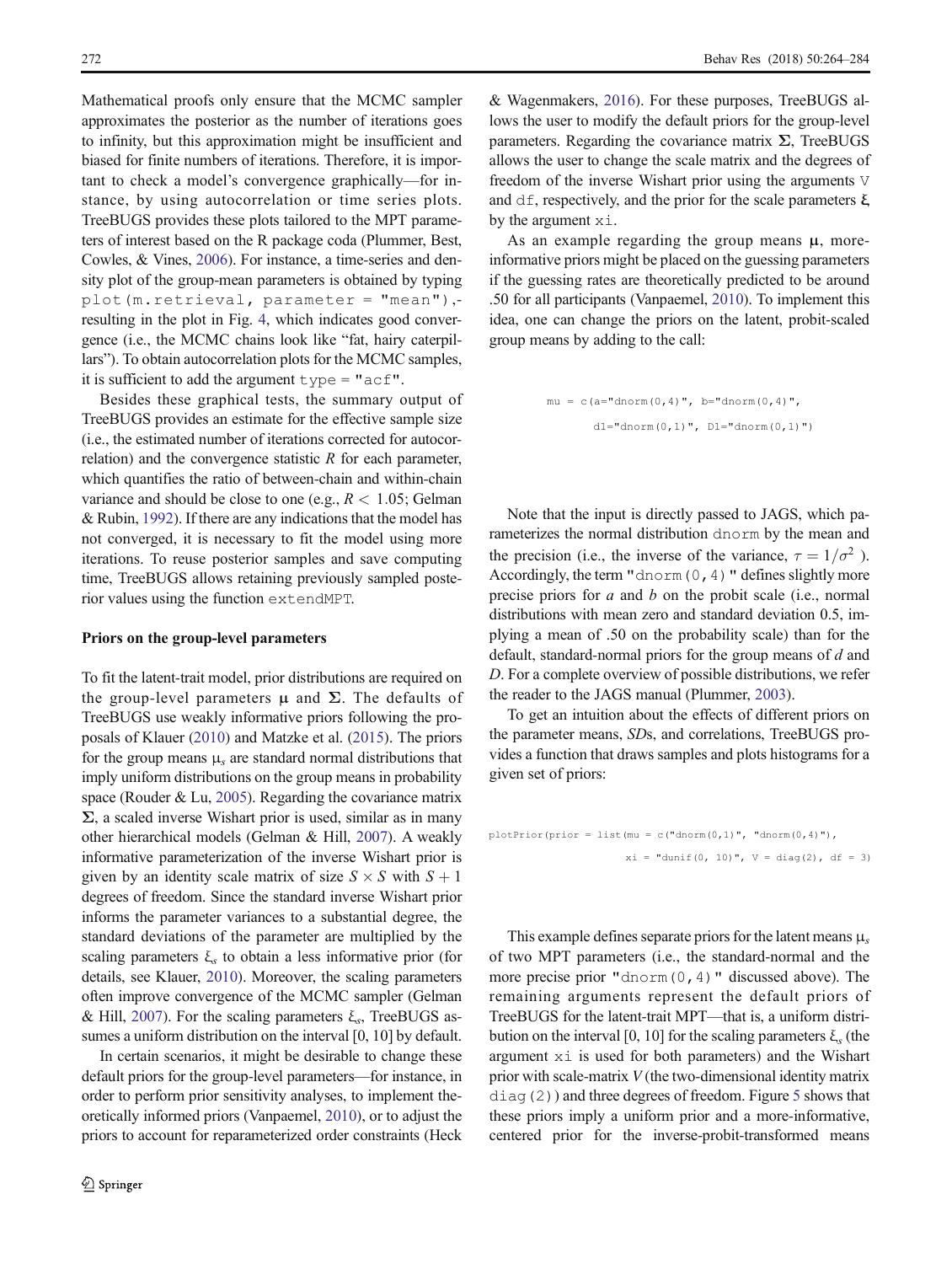<span id="page-9-0"></span>

Fig. 5 Prior distributions for the MPT group-level parameters of the latent-trait MPT model

 $\Phi(\mu)$ , respectively. Moreover, the prior distribution on the latent-probit *SD* is weakly informative, whereas the prior on the correlation is uniform. Note, however, that the use of informative priors is still a controversial topic (e.g., Wagenmakers, [2007](#page-20-0)). In any case, the possibility to change priors in TreeBUGS allows researchers to run prior sensitivity analyses by repeatedly fitting the same model with different priors.

#### Assessing goodness of fit

Before interpreting the parameters of an MPT model, it is necessary to check whether the model actually fits the data. Within the maximum-likelihood framework, researchers usually rely on the likelihood-ratio statistic  $G^2$  to test goodness of fit, which quantifies the discrepancy between observed and expected frequencies and is asymptotically  $\chi^2$  distributed with known degrees of freedom (Read & Cressie, [1988;](#page-19-0) Riefer & Batchelder, [1988\)](#page-19-0). For hierarchical Bayesian models, conceptually similar methods exist to compare the observed frequencies against the frequencies predicted by the model's posterior.

These posterior predictive checks can be performed graphically by plotting the observed mean frequencies against the distribution of mean frequencies that are sampled from the hierarchical model, using the posterior samples as data-generating parameters. Within TreeBUGS, such a plot of mean frequencies is obtained by plotFit(fittedModel). Similarly, the observed covariance of the individual frequencies can be plotted against that of the posterior predicted frequencies by adding the argument  $stat = "cov"$ . Figure [6](#page-10-0) shows the resulting plots, which indicate a satisfactory model fit because the observed and predicted values differ only slightly.

A quantitative assessment of model fit is provided by posterior predictive tests (Meng, [1994](#page-19-0)). On the basis of the posterior samples, these tests rely on a statistic that quantifies the discrepancy between the expected data (conditional on the posterior) and the observed  $(T_{obs})$  and the posterior-predicted data  $(T_{pred})$ , respectively. Based on these two distributions of the test statistic, the proportion of samples is computed for which  $T_{obs} < T_{pred}$ , the so-called posterior predictive *p* value (PPP). Whereas small PPP values close to zero indicate insufficient model fit, larger values indicate satisfactory model fit (e.g., PPP > .05). Note, however, that the exact distribution of these PPP values for the case that the model generated the data is not uniform contrary to goodness-of-fit *p* values in a frequentist framework (Meng, [1994](#page-19-0)).

For hierarchical MPT models, Klauer ([2010](#page-19-0)) proposed the test statistics  $T_1$  and  $T_2$ , which focus on the mean and covariance of the individual frequencies, respectively. The  $T_1$  statistic computes distance between observed (predicted) and expected mean frequencies using the formula for Pearson's  $\chi^2$ statistic. Similarly,  $T_2$  computes the summed differences between observed (predicted) and expected covariances, standardized by the expected standard deviations. Using the individual-level MPT parameters, TreeBUGS computes both test statistics either directly when fitting a model by adding the argument  $ppp = 1000$  to the function  $text$  TraitMPT (which resamples 1,000 posterior samples) or by calling the function PPP(fittedModel,  $M = 1000$ ) separately after model fitting. Besides the PPP values for  $T_1$  and  $T_2$ , testing the mean frequencies and covariances, respectively, the output also provides PPP values for all participants separately by applying the  $T_1$  statistic to individual response frequencies. Note that the underlying TreeBUGS function posterior Predictive draws posterior-predictive samples using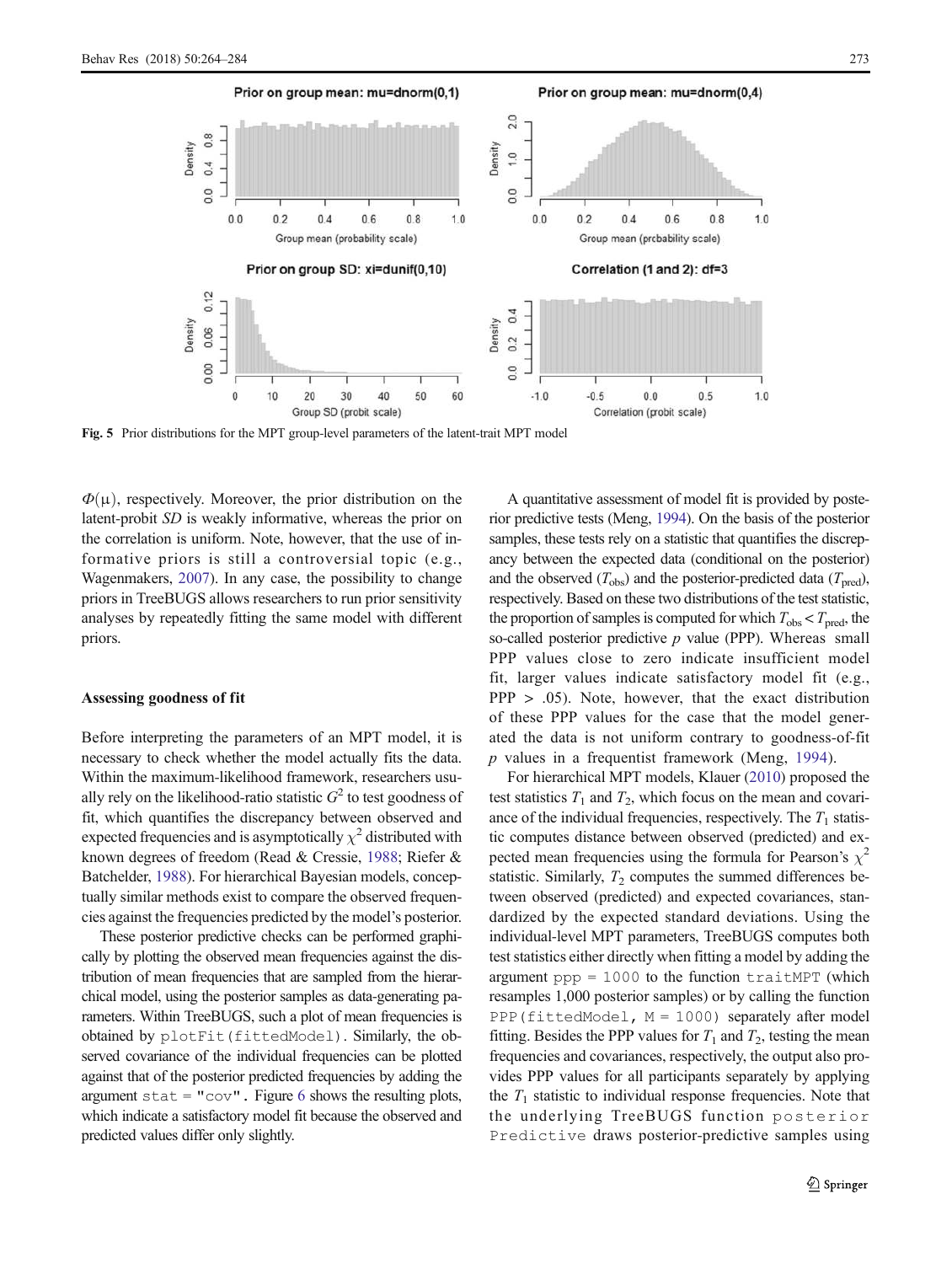<span id="page-10-0"></span>

Fig. 6 To assess model fit, the function  $plotFit$  shows the observed (red triangles) against the posterior-predicted (box plots) data in terms of (top) mean frequencies and (bottom) covariances

either the participant- or group-level parameters, which facilitates the computation of any other test statistic of interest.

Besides these tests for absolute goodness of fit, TreeBUGS also allows to compute the deviance information criterion (DIC) to select between competing models (Spiegelhalter, Best, Carlin,  $&$  van der Linde, [2002](#page-20-0)) by adding the argument  $\text{dic}=\text{TRUE}$ . Similar to the AIC or BIC information criteria, the DIC trades off model fit and model complexity. After fitting each of the competing hierarchical MPT models, the model with the smallest DIC value performs best in this trade-off. Note, however, that the DIC has been criticized for being "not fully Bayesian" and having undesirable properties (e.g., Gelman, Hwang, & Vehtari, [2014;](#page-19-0) Plummer, [2008](#page-19-0); Vehtari & Ojanen, [2012](#page-20-0)).

# Summarizing and plotting results

There are several convenient ways to summarize and visualize the posterior distribution of the parameters. A full summary, including group-parameter estimates, transformed parameters, posterior predictive checks, and DIC (if any of these were computed), is provided either by summary(fittedModel) or in the output file specified via parEstFile, as described above. Note that individual parameter estimates are provided by default only in the latter case. Within R, the function

```
getParam(m.retrieval,
parameter = "theta", stat = "summary")
```


## Group-level means + 95% CI (red) and individual means (gray)

Fig. 7 The function plotParam shows the posterior-mean estimates of the individual and mean parameters (including 95% credibility intervals for the latter)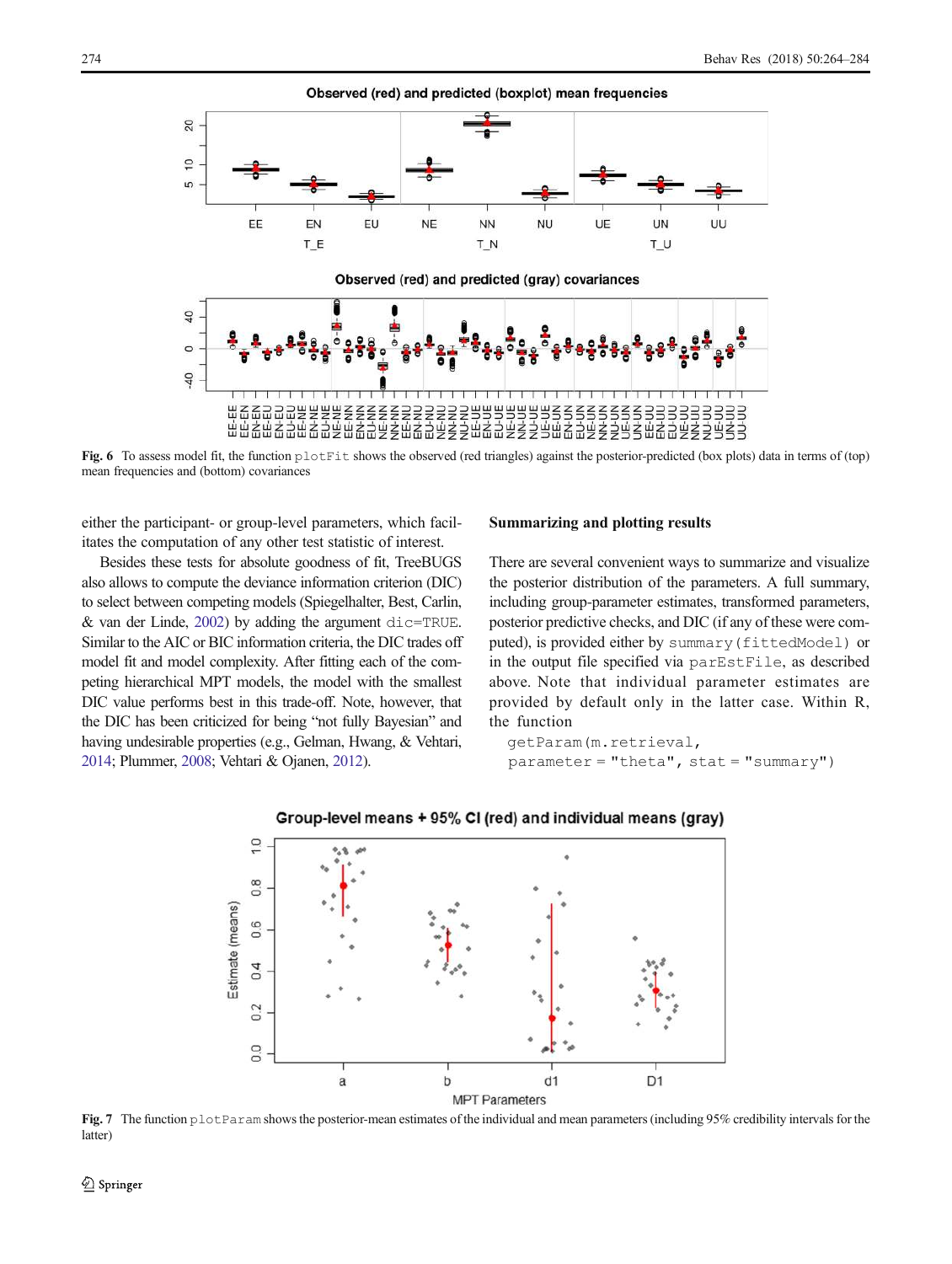

Fig. 8 The function plotDistribution compares the distributions of individual posterior-mean estimates (gray histograms) against the group-level distributions assumed by the posterior means of the hierarchical latent-trait parameters (red density curves)

allows the user to extract individual parameter estimates in R (as well as estimated group means and correlations) for a closer inspection and further processing.

To summarize the results graphically, the function plotParam in Fig. [7](#page-10-0) shows posterior-mean parameter estimates on the group level (including 95% Bayesian credibility intervals) and on the individual level (alternatively, the argument estimate="median" allows the user to plot posterior medians). For a closer inspection of the distribution of individual parameter estimates, Fig. 8 shows the output of the function plotDistribution, which compares histograms of the posterior means per participant with the expected density based on the estimated group-level parameters  $\mu$  and  $\Sigma$  (on either the latent probit or the probability scale). To assess the amount of information provided by the data, plotPriorPost compares the prior densities of the parameters against the estimated posterior densities, as is shown in Fig. 9. If the posterior is markedly peaked as compared to the prior, the data are highly informative.

#### Within-subjects comparisons

In psychological studies, participants often perform identical tasks in different experimental conditions. Such withinsubjects factorial designs are often implemented in MPT models by using a separate set of parameters for each of the conditions. In an .eqn file, this requires the repetition of an MPT model structure with separate labels for trees, categories, and parameters per condition. To facilitate within-subjects comparisons, TreeBUGS therefore provides a function that replicates the MPT model equations multiple times with different labels per condition and returns the corresponding .eqn file. For instance, the call

```
withinSubjectEQN("2htsm.eqn", labels=c("high", "low"), 
                  constant=c("a", "g"), save="2htsm 2.eqn")
```
replicates the 2HTSM model equations for two memory strength conditions with invariant labels for the parameters *a* and g across conditions, but separate labels "high" and "low" for all trees, categories, and remaining parameters.

When fitting an MPT model, within-subjects comparisons can be tested with respect to the group-level mean parameters by using the argument transformedParameters, as shown above. Additionally, to perform tests on the individual



Fig. 9 Plot of the prior distributions (dashed blue lines) versus the posterior distributions (solid black lines) of the group-level mean and *SD* of the MPT parameter *D*. The 95% credibility interval is shown by the pairs of vertical red lines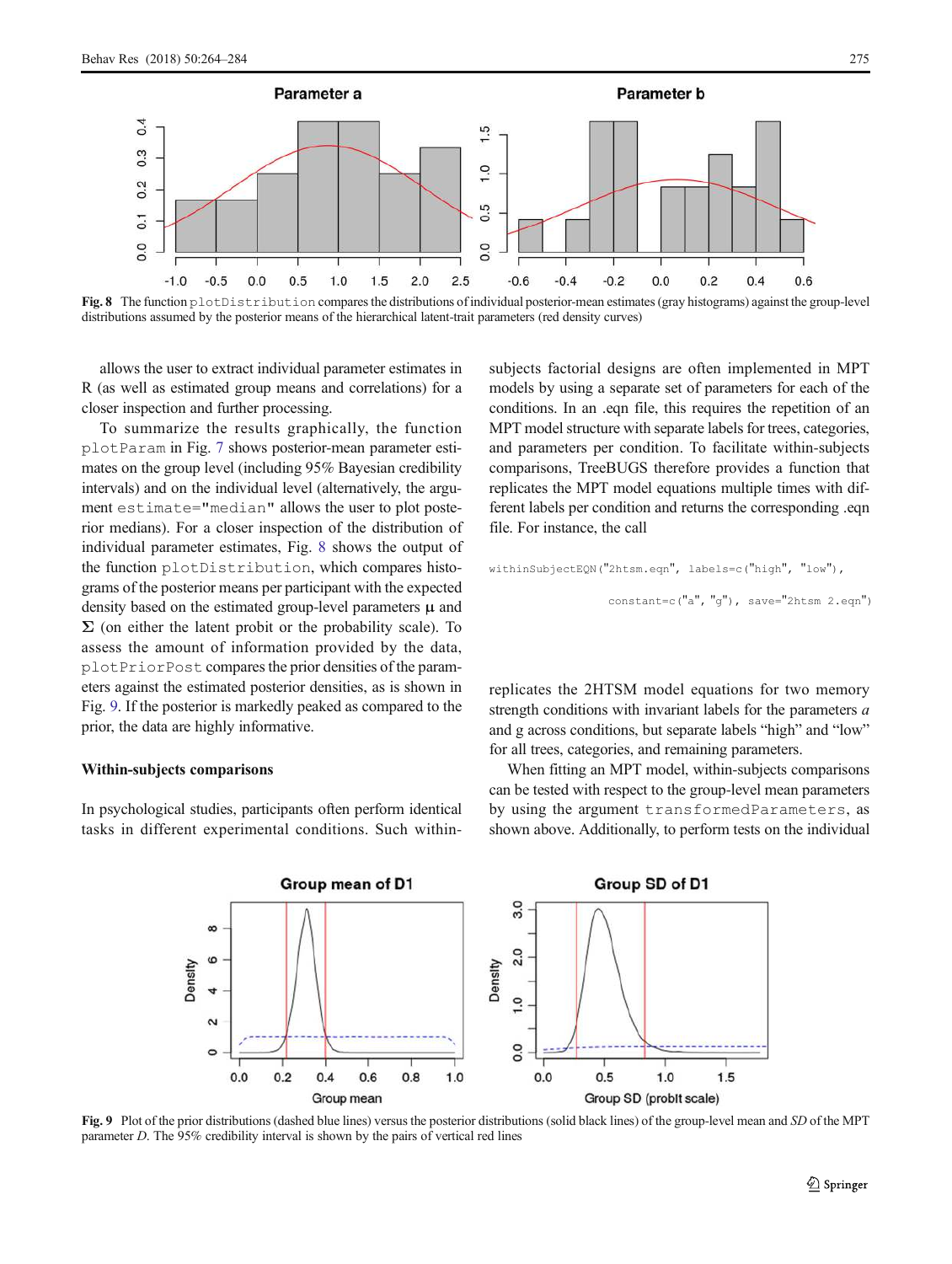parameters, transformations of parameters (e.g., differences or ratios) can be estimated after fitting a model using the function

```
transformedParameters(fittedModel = m.retrieval,
                      transformedParameters=
                      list("deltaDd=D1-d1"),
                      level = "individual")
```
which returns posterior samples for the differences in the memory parameters *D* and *d* for each participant.

#### Between-subjects comparisons

If a factor is manipulated between subjects in an experiment, two or more separate hierarchical models can be fitted for the conditions similarly as shown above. Statistically, this implies that the participant random effects follow different hierarchical distributions across conditions. On the basis of these fitted models, the posterior samples can be used to compute differences, ratios, or other functions of the mean parameters  $\mu$  between conditions to assess the effect of an experimental manipulation on the MPT parameters. Note that this procedure does not provide a strict hypothesis test for the difference in means, it rather allows to compute a credibility interval of the difference (Smith & Batchelder, [2010,](#page-20-0) p. 175).

In our empirical example, we can obtain an estimate for the difference in recognition memory between the retrieval and encoding conditions as measured by the parameter *D* by betweenSubjectMPT(m.retrieval, m.encoding, par1 = "D1"),where m.retrieval and m.encoding are the latent-trait MPT models fitted to the two conditions separately. By default, TreeBUGS computes (a) the difference in the mean parameters and (b) the proportion of samples for which  $\mu_{Dr} < \mu_{De}$  (user-specified functions such as the ratio of parameters can be estimated by the argument stat=" $x/y$ "). TreeBUGS returns a summary that indicated no substantial effect in our example ( $\Delta D = .07$  with the 95% credibility interval  $[-.03, .18]$ ;  $p_B = .069$ ).

# Fitting a hierarchical beta MPT model

The TreeBUGS function betaMPT fits a hierarchical beta-MPT model (Smith & Batchelder, [2010](#page-20-0)) with mostly identical arguments as for traitMPT. The most important difference concerns the specification of the priors for the group-level parameters, that is, the priors for the shape parameters  $\alpha$  and  $\beta$  of the hierarchical beta distributions. Similar to the component-wise priors on the group means  $\mu$  in the latenttrait MPT, the defaults can be changed by the arguments alpha and beta either simultaneously for all MPT parameters (by using a single input argument) or separately for each MPT parameter (by using named vectors).

Regarding default priors, Smith and Batchelder ([2010](#page-20-0), p. 182) proposed relying on weakly informative priors on the shape parameters. Specifically, their WinBUGS code used the "zeros-trick," which results in approximately uniform priors on the group-level mean and *SD* on the probability scale.<sup>4</sup> This prior is available in the TreeBUGS function betaMPT via the arguments alpha="zero" or beta="zero", but it often causes JAGS to crash (similar as for WinBUGS; Smith & Batchelder, [2010](#page-20-0), p. 182). Therefore, TreeBUGS uses a different default for the prior distribution on the shape parameters  $\alpha$  and  $\beta$  (i.e., a gamma distribution with shape 1 and rate 0.1).

To compare different priors for the beta-MPT model, TreeBUGS plots the implied prior distributions for the group mean and standard deviation of the MPT parameters by

$$
\begin{aligned} \text{plotPrior}(\text{prior} = \text{list}(\text{alpha} = \text{"dgamma}(1, .1) \text{"}, \\ \text{beta} = \text{"dgamma}(1, .1) \text{"}) \end{aligned}
$$

Figure [10](#page-13-0) shows that both the "zeros-trick" and the gamma prior are uniform on the mean (panels A and C, respectively), whereas the former is less informative than the latter with respect to the group-level *SD* (panels B and D, respectively). However, the gamma prior used by default in TreeBUGS matches the theoretical expectation that individual MPT parameters actually differ (i.e., *SD*s close to zero are less likely) but are still similar to some degree (i.e., large *SD*s are less likely). Moreover, when choosing priors on a probability scale, it is important to consider that large *SD*s are only possible if the group-level mean is around  $\overline{\theta} = .50$  (due to the constraint  $SD(\theta) \le \sqrt{\overline{\theta}(1-\overline{\theta})}$ ) and if the individual MPT parameters follow a uniform or even bimodal distribution (i.e., parameters are close to zero for some participants but close to one for others). To test whether different priors actually impact parameter estimation, or whether the data overwhelm the prior, TreeBUGS facilitates sensitivity analyses for a given model and sample size by changing the default prior.

In previous analyses, parameter estimates for the beta-MPT model were often similar to those for the latent-trait MPT model (e.g., Arnold, Bayen, & Smith, [2015\)](#page-18-0). Table [1](#page-14-0) shows the results of both analyses for the retrieval condition from Arnold et al. [\(2013\)](#page-18-0). To facilitate the comparison, we transformed the probit mean  $\mu$  and variance  $\sigma^2$  in the latent-trait MPT to the probability scale using the TreeBUGS function probitInverse. This function computes the implied mean and *SD* of individual MPT parameters on the probability

<sup>4</sup> Technically, this bivariate prior is defined by the probability density function  $\pi(\alpha, \beta) \propto (\alpha + \beta)^{-5/2}$  for  $\alpha$  and  $\beta$  in the interval [0.01, 5,000].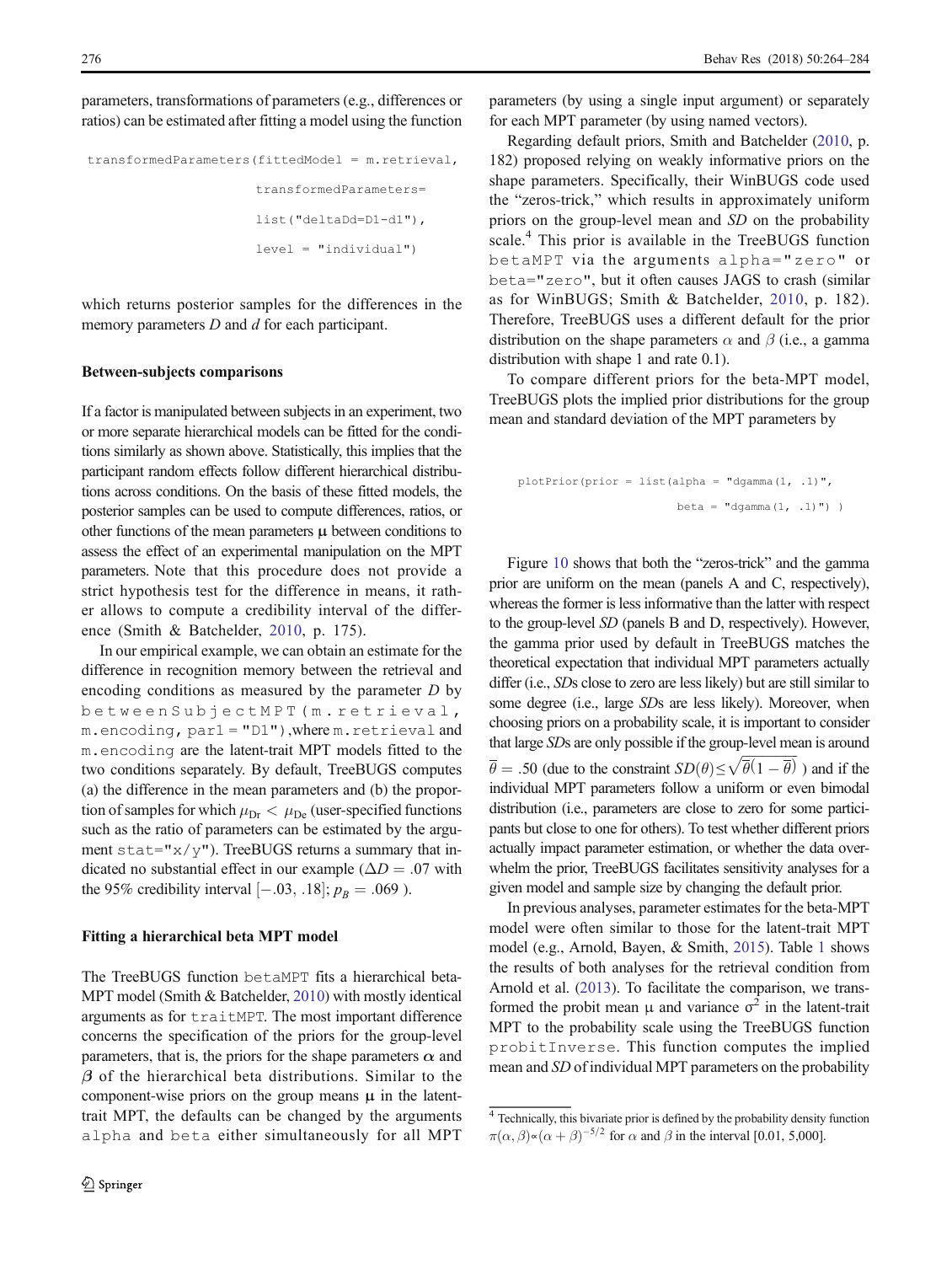<span id="page-13-0"></span>

Fig. 10 Implied prior distributions on the group means and *SD*s of individual MPT parameters based on the "zeros-trick" (panels A and B; Smith & Batchelder, [2010\)](#page-20-0) and Gamma(1, 0.1) priors (panels C and D), for the parameters  $\alpha$  and  $\beta$  of the hierarchical beta distribution

scale given a normal distribution on the latent probit scale.<sup>5</sup> Note that the resulting group-level mean differs from  $\Phi(\mu)$ (i.e., the inverse-probit transformed parameter  $\mu$ ) because the variance  $\sigma^2$  on the probit scale shifts the probability mean toward .50. However, we used the bivariate transformation probitInverse only for the present comparison with the beta-MPT model, but report  $\Phi(\mu)$  and  $\sigma$  in the remainder of the article (in line with most previous applications).

Table [1](#page-14-0) shows that the estimates based on the beta-MPT and the latent-trait MPT model were similar for the group-level means and *SD*s. Moreover, correlations and mean absolute differences between individual posterior-mean estimates across models were high. The largest discrepancy was observed for the parameter *d*, which is also the parameter estimated with most uncertainty. Moreover, the small sample size of  $N = 24$  might have contributed to the diverging mean estimates. In line with general Bayesian principles, this illustrates that the type of prior distribution on the group level (beta vs. latent-trait) has a stronger impact on those parameters that are informed less by the data.

# Including covariates and predictors for MPT parameters

# Correlations of MPT parameters and covariates

When testing hypotheses regarding individual differences, substantive questions often concern the correlation of covariates such as age or test scores with the cognitive processes of interest as measured by the individual MPT parameters (Arnold, Bayen, & Böhm, [2015;](#page-18-0) Arnold et al., [2013;](#page-18-0) Michalkiewicz & Erdfelder, [2016](#page-19-0)). Hierarchical MPT models are ideally suited to assess such hypotheses, since they naturally provide separate parameter estimates per participant. Moreover, instead of computing a single correlation coefficient using fixed parameter estimates, the correlation of interest can be computed repeatedly for all posterior samples, which allows for quantifying the uncertainty due to parameter estimation. Importantly, however, this approach does not take the sampling error of the population correlation into account, which depends on the number of participants (Ly et al., [in](#page-19-0) [press\)](#page-19-0). As a remedy, Ly et al. [\(in press](#page-19-0)) proposed to estimate the posterior distribution of the population correlation by (1) computing correlations for all posterior samples separately, (2) approximating the sampling-error-corrected posterior distribution of the population correlation for each replication (Ly, Marsman, & Wagenmakers, [2017\)](#page-19-0), and (3) averaging over the resulting posterior densities.

TreeBUGS implements this method in two steps. First, the functions traitMPT and betaMPT compute correlations between MPT parameters and covariates if a data set with individual values on the external variables is provided. In the case of our empirical example, the sample correlation of age with the MPT parameters is estimated by adding the argument  $covData = "age retrieval.csv" - that is,$ the path to a .csv file that includes the variable age. Besides external data files, TreeBUGS also accepts matrices or data frames via covData. In both cases, the order of participants must be identical to that of the data with individual frequencies. For both the latent-trait MPT and the beta-MPT,

<sup>&</sup>lt;sup>5</sup> Given the parameters  $\mu$  and  $\sigma^2$ , TreeBUGS uses numerical integration to compute  $E[\Phi(X)]$  and  $Var[\Phi(X)]$  for a random variable  $X \sim \text{Normal}(\mu, \sigma^2).$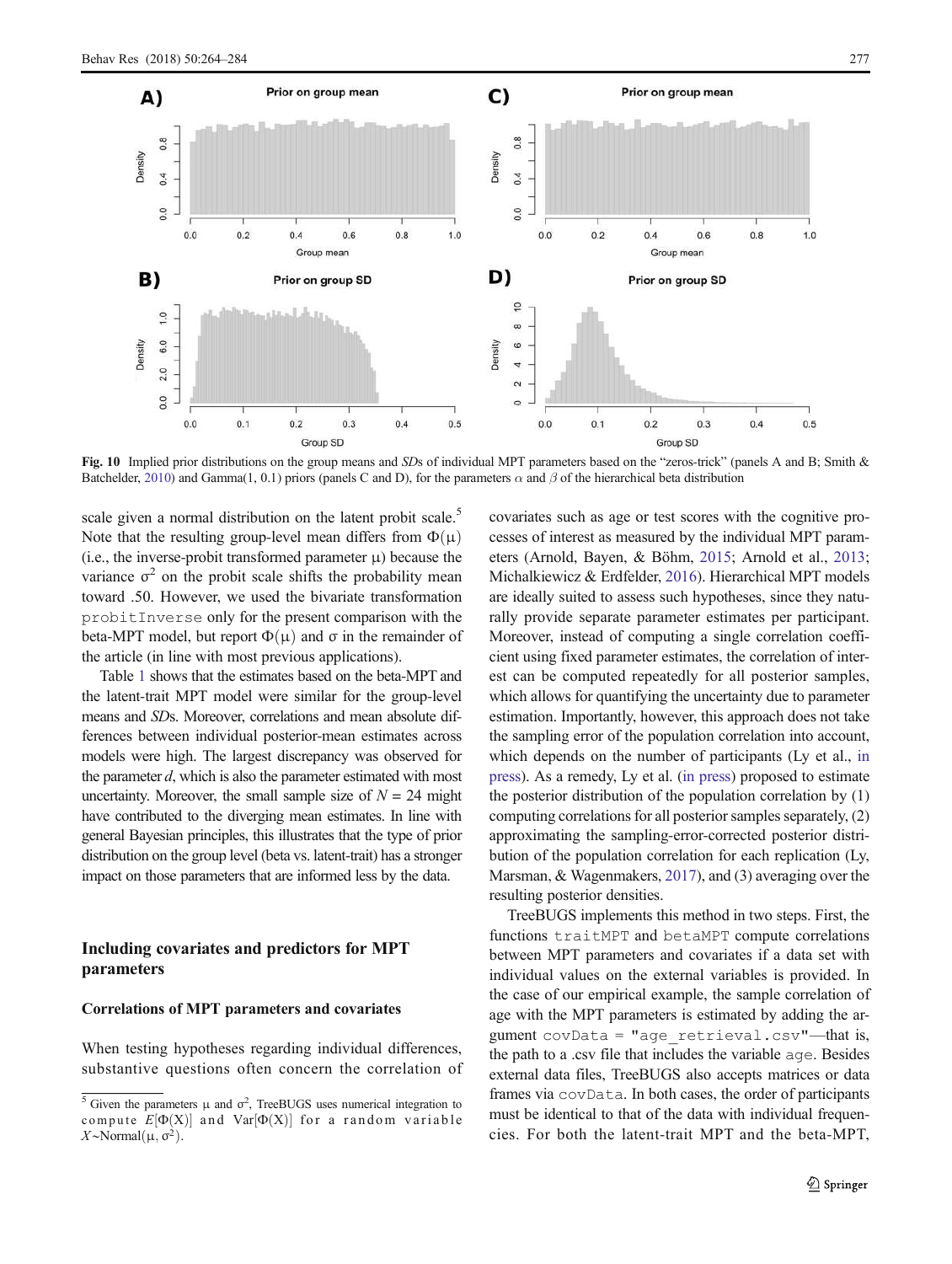| Parameter<br>$\mathfrak a$ | Latent-Trait MPT |        |      |        | Beta-MPT |        |      |        | Participant Estimates |                      |  |
|----------------------------|------------------|--------|------|--------|----------|--------|------|--------|-----------------------|----------------------|--|
|                            | Mean             |        | SD   |        | Mean     |        | SD   |        | Correlation           | Mean Abs. Difference |  |
|                            | .714             | (.056) | .270 | (.040) | .766     | (.047) | .223 | (.035) | .999                  | .011                 |  |
| b                          | .523             | (.036) | .155 | (.028) | .524     | (.034) | .140 | (.023) | .999                  | .005                 |  |
| d                          | .378             | (.095) | .394 | (.064) | .191     | (.080) | .181 | (.086) | .916                  | .166                 |  |
| D                          | .329             | (.041) | .159 | (.038) | .328     | (.036) | .135 | (.028) | .996                  | .011                 |  |

<span id="page-14-0"></span>Table 1 Comparison of parameter estimates of a latent-trait MPT model and a beta-MPT model

Analysis of the retrieval condition of Arnold et al. ([2013](#page-18-0)). For the group-level mean and *SD* parameters, posterior means (and SDs) are shown. Participant estimates refer to posterior means of the individual MPT parameters

TreeBUGS computes the correlations of all continuous variables with the posterior values of the individual MPT parameters. If the argument  $corProbit = TRUE$  is added, correlations are instead computed using the individual parameters on the probit-transformed scale.

In a second step, the function correlationPoste rior reuses these posterior samples of the sample correlation to estimate the population correlation, thereby accounting for the number of participants (Ly et al., [in press\)](#page-19-0). Besides mean estimates and credibility intervals, this function plots the posterior samples of the sample correlation (gray histograms) against the posterior distribution of the population correlation (black density curves, including 95% credibility intervals indicated by vertical lines). Figure 11 shows that the posterior of the population correlation is wider, which indicates the additional uncertainty due to sampling error.

## Continuous predictors for MPT parameters

In cognitive psychometrics, it might be of interest to test whether some variable affects the probability that a specific cognitive process occurs—that is, to regress the individual MPT parameters on external covariates. In our example, the probability-matching account predicts that the sourceguessing parameter *a* is driven by the perceived source contingency (Arnold et al., [2013](#page-18-0)). To implement such a theoretical hypothesis statistically, we expanded the latent-trait MPT approach in Eq. [6](#page-4-0) by a linear regression on the probit scale, as suggested by Klauer ([2010](#page-19-0), p. 92),

$$
\Phi^{-1}(\theta_{ps}) = \mu_s + \mathbf{X}_s \beta_s + \delta_{ps},\tag{7}
$$

where  $X_s$  is a design matrix with covariates, and  $\beta_s$  a vector of regression coefficients for the *s*th MPT parameter (for a similar, frequentist approach, cf. Coolin, Erdfelder, Bernstein, Thornton, & Thornton, [2015](#page-19-0)).

Substantively, positive regression weights  $\beta_{sk}$  imply a higher probability that the cognitive process *s* occurs as the covariate increases. Moreover, the inclusion of predictors is likely to result in a reduction of the variance of individual MPT parameters, and thus sheds light on possible sources of parameter variability.

Obviously, priors are required for the regression coefficients  $\beta_s$ . Given that covariates can substantially differ in location and range, we assume scale-invariant default priors for the regression coefficients. Specifically, the columns of  $\mathbf{X}_s$ are *z*-standardized to have a mean of zero and a variance of one. Based on this standardization, we assume weakly informative, multivariate Cauchy priors for each of the standardized regression coefficients  $\beta_s$  similar to the priors used by Rouder and Morey ([2012\)](#page-19-0) for standard linear



Fig. 11 Comparison of the posterior distribution of the sample correlation, which only accounts for the uncertainty of the parameter estimates (gray histograms), with the posterior of the population



correlation, which also accounts for the number of participants (black density curves, with 95% credibility intervals indicated by vertical red lines)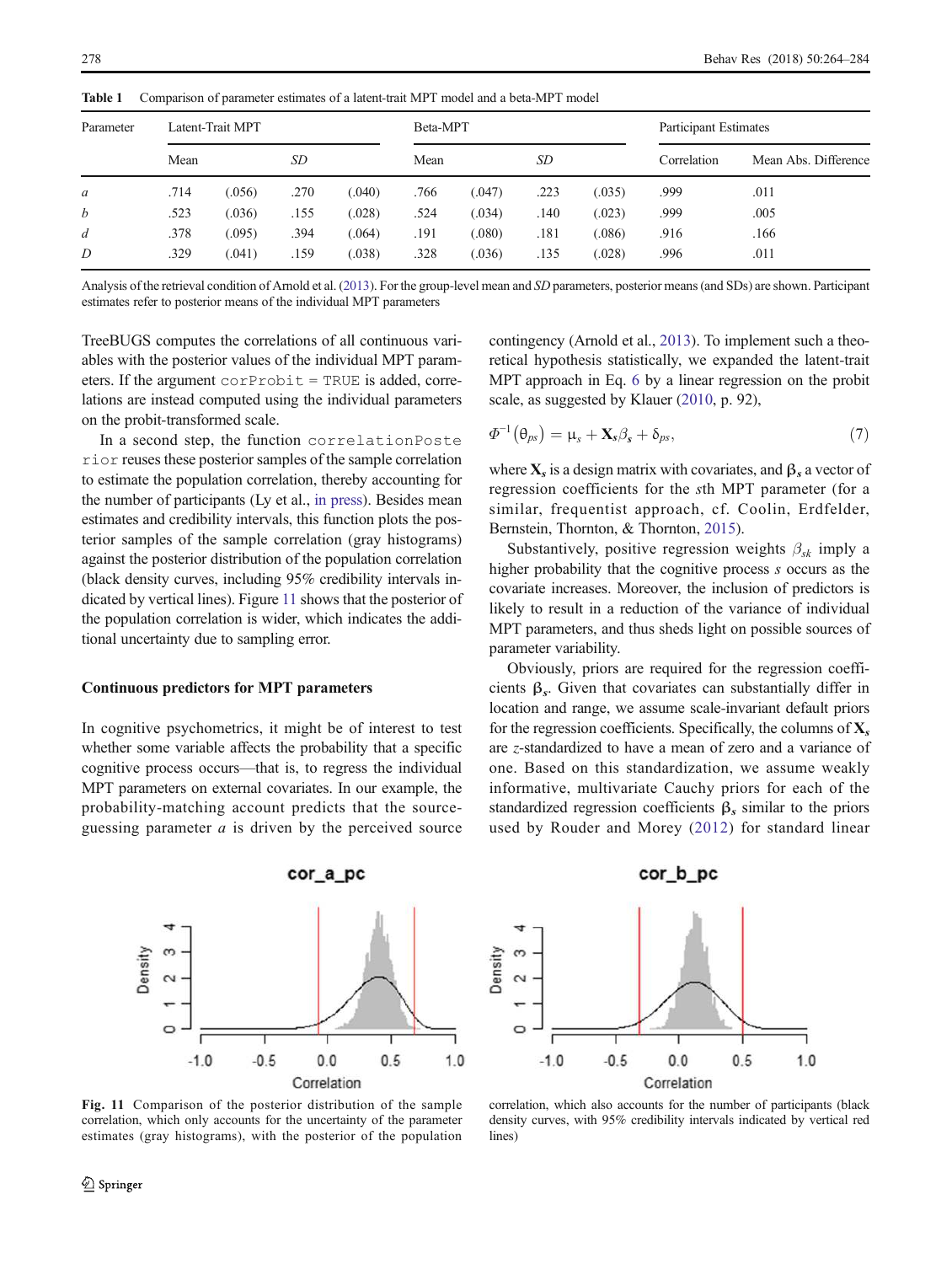regression modeling. For each MPT parameter *s*, this is achieved by independent univariate normal priors on the regression coefficients for the predictors  $k = 1, ..., K_s$ ,

$$
\beta_{sk} \sim \text{Normal}(0, g_s),\tag{8}
$$

and an inverse gamma prior on the variance *g<sup>s</sup>* ,

$$
g_s \sim \text{Inverse Gamma}\left(1/2, v^2/2\right),\tag{9}
$$

with a fixed scale parameter  $v = 1$  [which reduces Eq. 9 to an inverse  $\chi^2(1)$  prior].<sup>6</sup> By defining a single variance parameter *g*<sub>*s*</sub> for all slopes  $\beta_{s1}, \dots, \beta_{sK_s}$  of an MPT parameter *s*, a multivariate Cauchy prior is defined for  $β_s$  (Rouder & Morey, [2012\)](#page-19-0). To change these defaults, other priors on *g<sup>s</sup>* can be specified via the argument IVprec. For instance, different scale parameters *v* are specified by IVprec = "dgamma  $(1/2, v^2/2)$ " (with v being replaced by a fixed number), and standard-normal distributions on  $\beta_{sk}$  are realized by IVprec = "dcat(1)" (which implies a fixed variance  $g<sub>s</sub> = 1$ ).

Note that our default priors differ slightly from those proposed by Rouder and Morey ([2012](#page-19-0)). First, TreeBUGS implements the multivariate Cauchy prior for multiple predictors of an MPT parameter under the additional assumption that the covariates are independent. Technically, this is due to the constraint that the predictors are normalized with respect only to their variance, but not to their covariance (cf. Rouder & Morey, [2012\)](#page-19-0). Nevertheless, the default prior of TreeBUGS allows for parameter estimation of hierarchical MPT models, especially if the predictors are nearly uncorrelated, since the data overwhelm the prior if sample size increases (in contrast to model selection, as in Rouder & Morey, [2012\)](#page-19-0). Second, Rouder and Morey also standardized the regression coefficients with respect to the scale of the dependent variable. Since the dependent variables are probit-transformed parameters in our case, we only standardize the coefficients with respect to the external covariates. Below, we provide a simulation study to show that these default priors are well calibrated from a frequentist view (e.g., result in unbiased estimates).

In TreeBUGS, covariates are easily included as predictors when fitting a latent-trait MPT model via traitMPT. First, the argument covData that refers to the covariate data needs to be provided, similarly as in the previous section. Second, the argument predStructure determines which regression coefficients are included for which MPT parameters, predStructure = list("a ; pc", "D1 d1 ; age").

Each element of this list starts with one or more MPT parameters and states one or more variables in covData that should be included as predictors after the semicolon. Thereby, predictors are only included for

those combinations of MPT parameters and covariates that are of substantive interest. Note that this structure is sufficiently flexible to include predictors that differ withinsubjects (e.g., if a covariate changes across two conditions of a source-memory task). For this purpose, repeated measures of the covariate are included as separate columns in covData and can then be assigned to the corresponding MPT parameters (e.g., using the argument predStructure = list("a1;pc1", "a2;pc2", "a3;pc3")).

In our empirical example, we expected the sourceguessing parameter to depend on the perceived contingency *pc* in the retrieval condition. In line with this prediction, the credibility interval for the unstandardized regression coefficient did not overlap zero ( $\beta = 4.56$ ; 95% CI  $=$  [2.74, 6.44] ). Substantively, this regression coefficient is interpreted as an increase of 0.456 in the latent-probit value of an MPT parameter as perceived contingency *pc* increases by .10.

#### Discrete predictors for MPT parameters

In MPT modeling, it is common to test the effect of between-subjects manipulations on the parameters that measure the cognitive processes of interest. Above, we showed that separate latent-trait MPT models can be fitted for each condition in order to compare the group-level means in a second step. However, this procedure results in a rather complex model with separate covariance matrices  $\Sigma_I, \ldots, \Sigma_I$  for the *I* conditions. Even though this statistical assumption might be appropriate in some cases, the interest is often only in differences of the group-level means (i.e., differences in the parameter vectors  $\mu_1, \ldots, \mu_l$ , whereas the covariance matrix is assumed to be identical across conditions. Substantively, this means that the hypothesized cognitive states are entered more or less often depending on the condition whereas the parameter correlations across participants remain identical. This nested model with a single covariance matrix  $\Sigma$  results in a more parsimonious and specific comparison of mean differences.

To implement this constrained model statistically, we add a linear term on the latent probit scale that shifts the individual parameters depending on the condition. More specifically, we use a design matrix  $X_s$  that indicates the group membership of participants and a vectorηsofeffects forthe *s*thMPT parameter,

$$
\Phi^{-1}(\theta_{ps}) = \mu_s + X_s \eta_s + \delta_{ps}.
$$
\n(10)

Here, the first summand represents the intercept whereas the second term determines the group-specific deviations from the overall mean. Note that this approach is identical to the standard

 $6$  Usually, the scale parameter is referred to by the letter  $s$ , which is already used for the index of MPT parameters in the present article.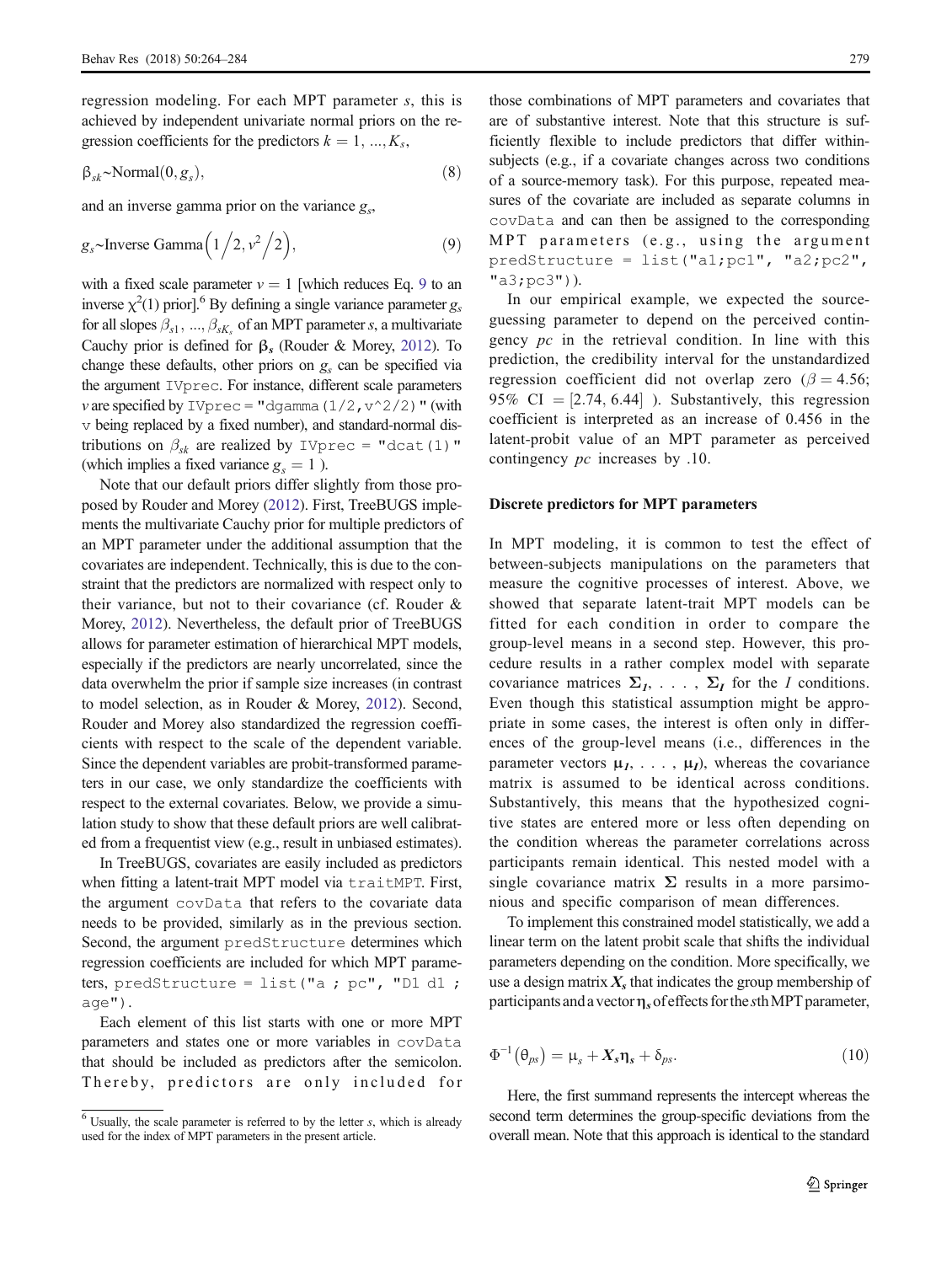way of implementing an analysis of variance (ANOVA) within the general linear model (Rouder, Morey, Speckman, & Province, [2012](#page-19-0)). This model structure results in different means of the MPT parameters across conditions if  $\eta_s$  differs from the null vector, whereas the covariance matrix  $\Sigma$  associated with the participant random effects  $\delta_{ps}$  remains unaffected.

Without further constraints, the parameter vector  $\eta_s$  is not identifiable. Moreover, sensible priors for  $\eta_s$  are required. With respect to both of these issues, we follow the approach of Rouder et al. [\(2012](#page-19-0)), who developed default priors for ANOVA. On the one hand, if the factor has a small number of well-defined levels, a fixed-effects model is assumed by adding the linear constraint that each of the columns of the design matrix  $X_s$  sums up to zero (i.e., sum-to-zero coding), which reduces the dimension of the vector  $\eta_s$  by one.<sup>7</sup> On the other hand, if there are many exchangeable factor levels, a random-effects model is more appropriate, which assumes that the elements of the vector  $\eta_s$  are drawn from independent normal distributions with variance *g*. Similar as for continuous predictors above, the variance parameter g has an inverse  $\chi^2(1)$  prior. Note that our priors differ slightly from those of Rouder et al. [\(2012,](#page-19-0) p. 363), who standardized the effects  $\eta_s$  with respect to the error variance of the dependent variable.

In TreeBUGS, discrete factors are added using the argument predStructure similarly as for continuous predictors above. If any of the included covariates is recognized as a factor (as indicated by character values), this covariate is automatically added as a discrete fixed-effects predictor. To change this default, the argument predType =  $c("c", "f", "r")$  (using the same order of variables as in covData) allows to define each covariate either as a continuous ("c"), a discrete fixed-effects (" $f$ "), or a discrete random-effects (" $r$ ") predictor. Once posterior samples for the model have been obtained by a call to traitMPT, estimates for the group means of the MPT parameters are provided by the function getGroupMeans (including credibility intervals and convergence statistics).

# Data generation and simulations for hierarchical MPT models

The integration of TreeBUGS within R allows the user to easily run Monte Carlo simulations to assess the expected precision of the parameter estimates for a given sample size or to test the influence of different priors. For this purpose, TreeBUGS provides three functions to generate responses for a given set of MPT parameters. Whereas the function genMPT allows to generate response frequencies for any

matrix theta of individual MPT parameter values, the functions genBetaMPT and genTraitMPT assume specific hierarchical structures (beta-MPT and latent-trait, respectively) and generate values for the individual MPT parameters based on information about the mean and standard deviations on the group-level. Whereas the latter functions are tailored to standard hierarchical MPT models, the former function allows generating more complex data structures, for instance, for scenarios involving predictors.

As an example of how to run simulations, we provide an R script in the Online Appendix to estimate the precision of the regression coefficients for the memory parameters *d* and *D* of the 2HTSM on the basis of the latent-trait approach. In 500 replications, we generated responses of 50 participants that responded to the same number of items as in our example (i.e., 16 items per source and 32 new items). With the exception of a slightly higher value for recognition memory *D*, we chose data-generating latent probit means (and probit *SD*s) that were similar to the results in the empirical example [i.e.,  $a = 0.3$  (0.6),  $b = -0.1$  (0.5),  $d = 0.6$  $(1.0)$ ,  $D = 0.3$   $(0.2)$ ]. Data were generated under the assumption that a normally distributed predictor enters the linear probit regression in Eq. [7](#page-14-0) with standardized regression coefficients of β *D*  $= -0.3$  and  $\beta^d = 0.5$ .

Table [2](#page-17-0) shows the results of this simulation, based on sampling eight MCMC chains with 10,000 iterations each, of which the first 5,000 samples were discarded, which resulted in good convergence, as indicated by  $R < 1.05$  for all replications and selective graphical checks. For all parameters, the means of the posterior-mean estimates across simulations were close to the true, data-generating values, resulting in a small absolute bias. Moreover, the data-generating parameters were in the 95% credibility intervals in more than 89% of the replications for all parameters except the mean of *D*, for which this proportion was only 85%. Nevertheless, these results are satisfactory, given that the resulting CIs were relatively small and precise, and considering their nonfrequentist definition as the posterior belief of plausible parameter values (whereas for frequentist *confidence* intervals, these simulated percentages of overlaps should be equal to 95% by definition; Morey, Hoekstra, Rouder, Lee, & Wagenmakers, [2016](#page-19-0)).

Of most interest, the slope-parameter estimates were approximately unbiased and sufficiently precise, although  $\beta^D$  was estimated more precisely than  $\beta^d$ . This was due to the 2HTSM, in which less information is available about the source-memory parameter *d*, because it is defined conditionally on recognition memory *D*. The last column of Table [2](#page-17-0) shows that in most replications, the 95% Bayesian credibility intervals did not overlap zero. This indicates the sensitivity of the hierarchical MPT model to detect nonzero regression coefficients using Bayesian *p* values, similar to statistical power in the frequentist framework. Overall, this simulation shows that the proposed default priors on the regression coefficients in the latent-trait MPT model result in

<sup>7</sup> By using sum-to-zero coding, TreeBUGS ensures that the priors on the effects are symmetric (for details, see Rouder et al., [2012](#page-19-0), p. 363), which is not necessarily the case if simple dummy-coding is used. Currently, this default cannot be adjusted to add custom design matrices.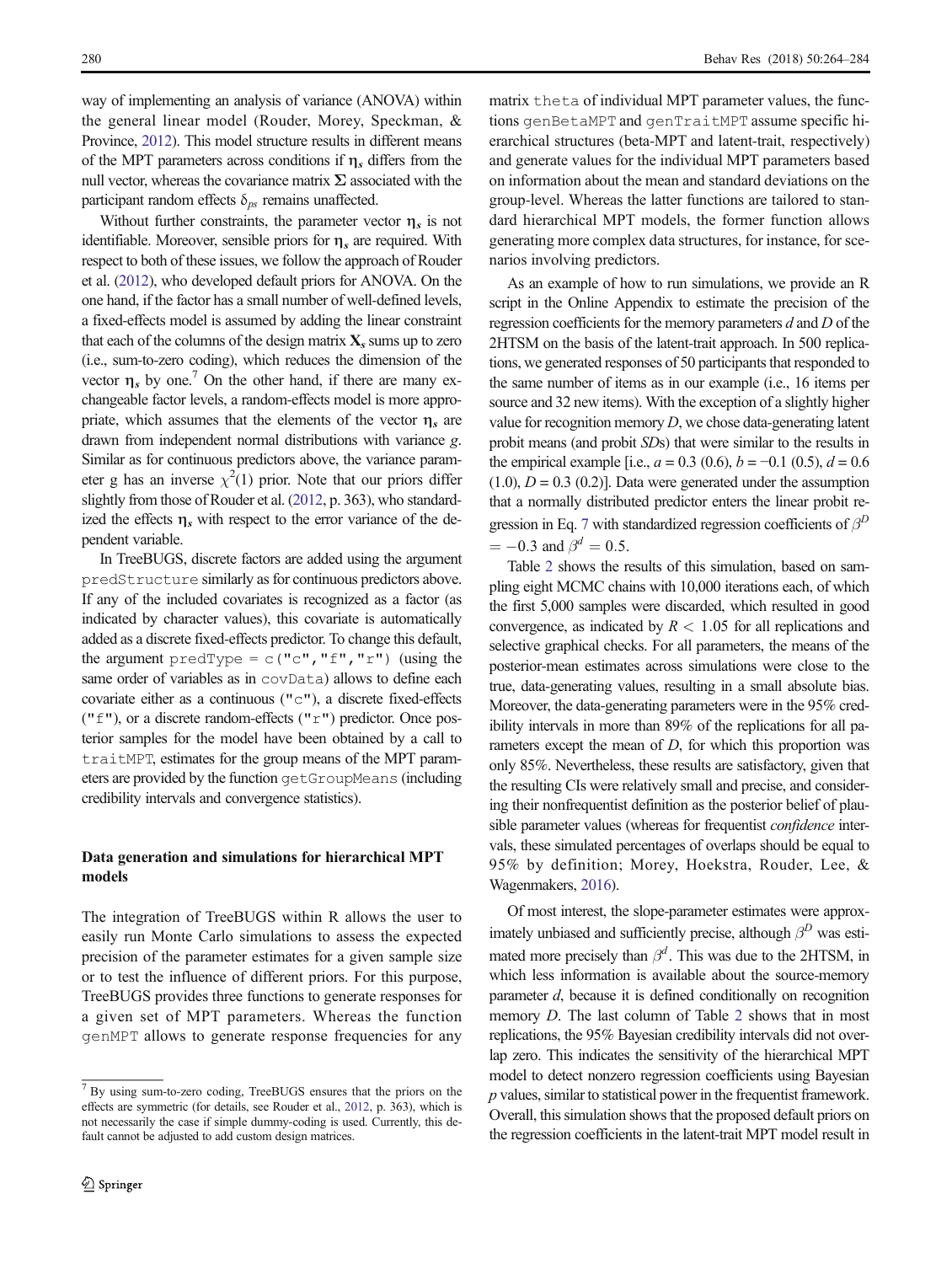<span id="page-17-0"></span>Table 2 Parameter recovery simulation of the latent-trait 2HTSM with two predictors

| Parameter       | Data-Generatin | Means Across Replications |         | Percentage of Replications |                      |                |                 |
|-----------------|----------------|---------------------------|---------|----------------------------|----------------------|----------------|-----------------|
|                 |                | Posterior Mean            | 2.5%    | 97.5%                      | <b>Absolute Bias</b> | True in 95% CI | 0 Not in 95% CI |
| Mean a          | 0.62           | 0.61                      | 0.53    | 0.69                       | 0.62                 | 95             |                 |
| Mean b          | 0.46           | 0.46                      | 0.39    | 0.53                       | 0.46                 | 95             |                 |
| Mean d          | 0.73           | 0.73                      | 0.57    | 0.88                       | 0.73                 | 95             |                 |
| Mean D          | 0.62           | 0.62                      | 0.58    | 0.65                       | 0.62                 | 85             |                 |
| $SD \sigma_a$   | 0.60           | 0.63                      | 0.45    | 0.85                       | 0.08                 | 94             |                 |
| $SD \sigma_h$   | 0.50           | 0.52                      | 0.37    | 0.71                       | 0.07                 | 94             |                 |
| $SD \sigma_d$   | 1.00           | 1.26                      | 0.68    | 2.23                       | 0.37                 | 89             |                 |
| $SD \sigma_D$   | 0.20           | 0.19                      | 0.07    | 0.31                       | 0.05                 | 95             |                 |
| Slope $\beta^d$ | 0.50           | 0.58                      | 0.08    | 1.25                       | 0.23                 | 95             | 63              |
| Slope $\beta^D$ | $-0.30$        | $-0.29$                   | $-0.39$ | $-0.20$                    | 0.05                 | 89             | 100             |
|                 |                |                           |         |                            |                      |                |                 |

Based on 500 replications. Group-level means  $\Phi(\mu)$  are on the probability scale whereas the group-level SDs  $\sigma$  and slopes  $\beta$  are on the latent probit scale. 95% credibility intervals (i.e., 2.5% and 97.5% posterior quantiles) are computed per replication and then averaged. The absolute bias is computed as the difference between data-generating parameter and posterior mean. The percentage "0 not in 95% CI" is only relevant for the slope parameters to estimate the sensitivity of the hierarchical model to detect a nonzero regression effect.

desirable frequentist properties of the Bayesian estimates (i.e., unbiasedness and sufficient precision to detect an effect).

Note that our simulation results are only valid for the 2HTSM given a specific set of parameters, and therefore do not generalize to other MPT models, a limitation inherent in any simulation. As a remedy, TreeBUGS provides the user with the necessary methods to run simulations that are tailored to specific MPT models and scenarios of interest.

## General discussion

We provided a nontechnical introduction to the analysis of hierarchical MPT models, which assume that the MPT structure holds for each participant with different parameters. Moreover, we presented the user-friendly R package TreeBUGS that allows researchers to focus on running experiments and analyzing data instead of programming and testing fitting routines. TreeBUGS includes MPT-tailored functions to fit, summarize, and plot parameters and predictions of latent-trait MPT (Klauer, [2010](#page-19-0)) and beta-MPT models (Smith & Batchelder, [2010](#page-20-0)). Whereas the former approach explicitly models the covariance of individual MPT parameters by a multivariate normal distribution on the latent probit scale, the latter assumes independent beta distributions. Hence, the latent-trait approach is more appropriate for MPT models including cognitive processes that might be correlated (e.g., item recognition and source memory). Other functions of TreeBUGS include tests for homogeneity of participants or items (Smith & Batchelder, [2008](#page-20-0)), data generation for simulations, and comparisons of parameter estimates for withinand between-subjects designs.

Moreover, we developed and implemented statistical extensions of the latent-trait MPT approach to include continuous and discrete predictors for the individual MPT parameters. Similar to the generalized linear model (Pinheiro & Bates, [2000\)](#page-19-0), TreeBUGS adds linear terms on the latent probit scale to model the effect of external covariates on the MPT parameters. For continuous predictors, we adapted the weakly informative, scale-invariant priors by Rouder and Morey ([2012](#page-19-0)). In addition to the regression approach, TreeBUGS allows for estimating the population correlation of continuous covariates with the MPT parameters (both in latent-trait and beta-MPT models). This method might be preferable when the parameters are not assumed to be affected by the external covariates, and when many variables are included as with neuro-physiological data (cf. Ly et al., [in press](#page-19-0)).

Regarding discrete predictors, TreeBUGS allows for including between-subjects factors as either fixed or random effects, based on the default priors for ANOVA by Rouder et al. [\(2012\)](#page-19-0). Note that this approach differs from the standard MPT modeling approach of defining a set of new parameters for each condition (e.g.,  $D_i$ ,  $d_i$ ,  $a_i$ , and  $b_i$  for conditions  $i = 1$ , 2). For hierarchical MPT models, the latter approach requires to fit two or more latent-trait MPT models with separate covariance matrices  $\Sigma_i$ . This more complex model structure might not provide sufficient information to estimate to covariance matrix and be prone to overfitting. In contrast, TreeBUGS allows adding a variable that encodes the condition as a fixed or random effect, thereby assuming different group-means of the MPT parameters across conditions but the same covariance structure within each condition. Given that this assumption is valid, the latter approach provides a more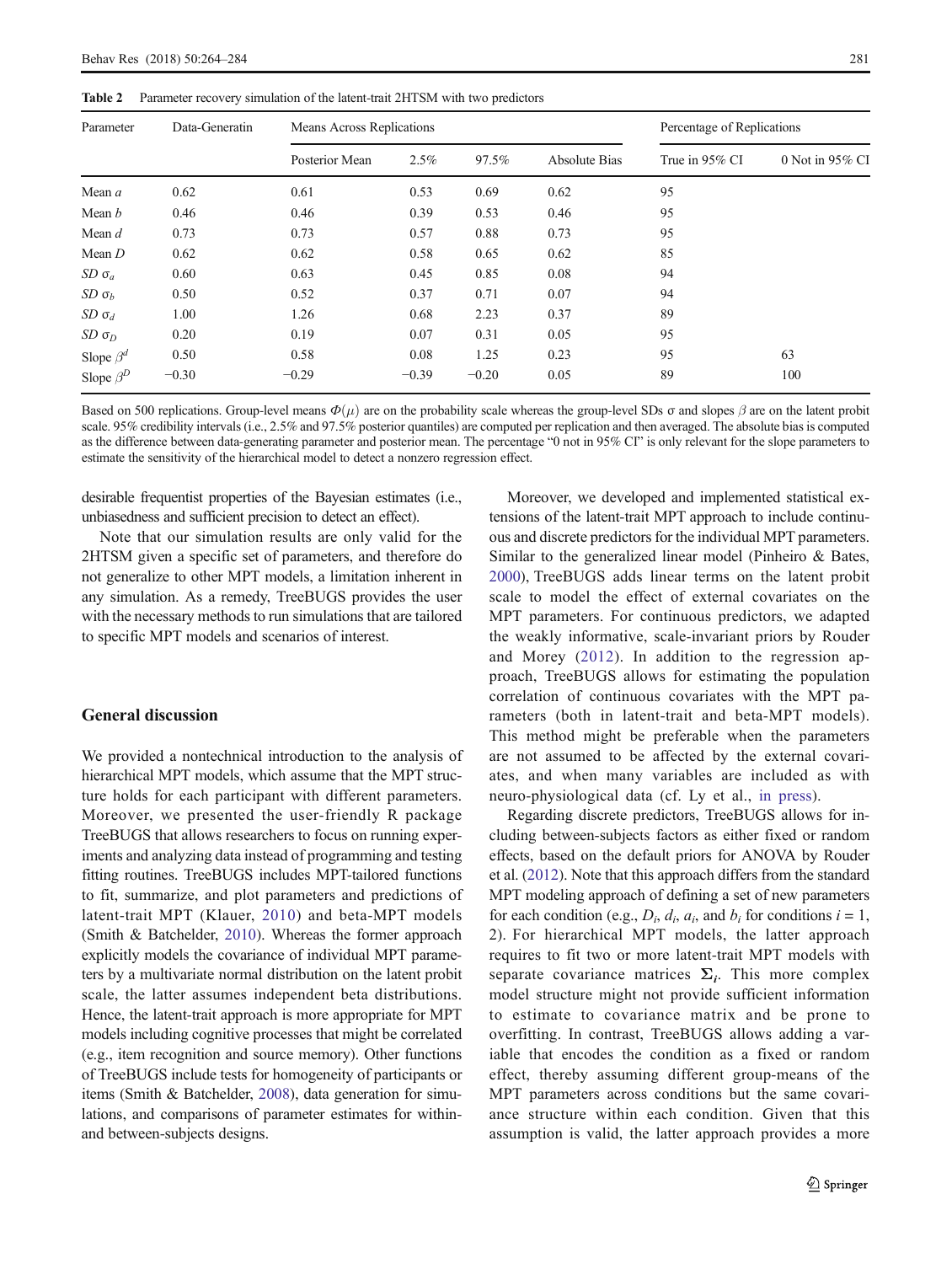<span id="page-18-0"></span>precise test of between-subjects manipulations on groupmean parameters.

## Limitations

Currently, TreeBUGS is limited to hierarchical MPT models that either account for participant or item heterogeneity. Given that items can usually be selected to be sufficiently homogeneous (for an example and test, see Smith & Batchelder, [2008\)](#page-20-0), we think that hierarchical models for participant heterogeneity as provided by TreeBUGS are often appropriate. Note that the  $\chi^2$  and permutation test implemented in TreeBUGS can be used to test for item homogeneity (Smith & Batchelder, [2008\)](#page-20-0). If both sources are heterogeneous, it might be necessary to rely on the crossed-random effects approach by Matzke et al. [\(2015\)](#page-19-0), in which the participant item random effects combine additively on the probit scale (e.g., Rouder & Lu, [2005](#page-19-0); Rouder et al., [2007](#page-19-0)).

Other limitations concern the methodology of hierarchical Bayesian models in general (Lee & Wagenmakers, [2014](#page-19-0)). First, it is often difficult to judge the relative influence of the prior and the data on the posterior estimate for a given sample size. Ideally, the parameter estimates are mainly informed by the data and not by the prior. Indeed, it is well known that the data overwhelm the prior for large sample sizes (e.g., Rouder et al., [2007](#page-19-0)). However, it depends on the model structure what a "large" sample size is. Moreover, whereas a large number of participants allows to estimate the group-level parameters precisely, many responses per participant allow to estimate individual parameters precisely. As a remedy for these complex interactions, TreeBUGS facilitates prior-sensitivity simulations for specific models and scenarios.

Second, regarding goodness of fit, the asymptotic distribution of posterior-predictive *p* values (PPP) is neither precisely defined nor known in general (Meng, [1994](#page-19-0)). Therefore, a criterion indicating a satisfactory goodness of fit such as  $p > .05$ needs to be differently interpreted than frequentist *p* values, which underscores the heuristic value of PPP values and contrasts with the precise definition of goodness-of-fit tests in a frequentist framework. As a remedy, model fit can and should also be assessed qualitatively, which is easily done within TreeBUGS by plotting the observed versus the predicted mean frequencies and covariances.

A third limitation concerns the methods to test parameter constraints and select between competing models. To test parameter constraints in between- or within-subjects designs, TreeBUGS only computes credibility intervals of parameter differences and Bayesian *p* values (i.e., the proportion of posterior samples not adhering to the null hypothesis). To select between models, TreeBUGS provides posterior predictive checks of absolute model fit and DIC values. Given that the DIC has been criticized for several shortcomings (e.g., Gelman et al., [2014\)](#page-19-0), it might often be preferable to compute Bayes factors, which quantify the relative evidence in favor of a constraint or in favor of one versus another model (Kass & Raftery, [1995](#page-19-0)). However, general-purpose methods to compute Bayes factors for hierarchical models are currently not available due to computational limitations.

# Conclusion

The class of MPT models has been very successful in measuring the cognitive processes underlying memory, reasoning, decision making, attitudes, and many other mental characteristics (Erdfelder et al., [2009](#page-19-0)). To account for individual differences in parameters, we developed the user-friendly software TreeBUGS that facilitates the analysis of hierarchical MPT models. Besides tests of homogeneity, flexible fitting functions, within- and between-subjects comparisons, inclusion of predictors, and MPT-tailored summaries and plots, TreeBUGS first of all enables substantive researchers to think about a new type of hypotheses—that is, theories that explain individual differences when modeling cognitive processes.

Author Note This research was supported by the Grant Er 224/2-2 from the Deutsche Forschungsgemeinschaft (DFG). D.W.H. was supported by the University of Mannheim's Graduate School of Economic and Social Sciences, also funded by the DFG. Part of this research was presented at the 12. Tagung der Fachgruppe Methoden und Evaluation der DGPs (FGME), Jena (2015). We thank Julia Groß, Beatrice Kuhlmann, Morten Moshagen, Lena Nadarevic, and Marie-Luisa Schaper for helpful comments on previous versions of TreeBUGS and the manuscript. The code and data associated with this article are available at the Open Science Framework, [https://osf.io/s82bw.](https://osf.io/s82bw)

Open Access This article is distributed under the terms of the Creative Commons Attribution 4.0 International License (http:// creativecommons.org/licenses/by/4.0/), which permits unrestricted use, distribution, and reproduction in any medium, provided you give appropriate credit to the original author(s) and the source, provide a link to the Creative Commons license, and indicate if changes were made.

## References

- Arnold, N. R., Bayen, U. J., & Böhm, M. F. (2015). Is prospective memory related to depression and anxiety? A hierarchical MPT modelling approach. *Memory, 23,* 1215–1228.
- Arnold, N. R., Bayen, U. J., Kuhlmann, B. G., & Vaterrodt, B. (2013). Hierarchical modeling of contingency-based source monitoring: A test of the probability-matching account. *Psychonomic Bulletin & Review, 20,* 326–333. doi[:10.3758/s13423-012-0342-7](http://dx.doi.org/10.3758/s13423-012-0342-7)
- Arnold, N. R., Bayen, U. J., & Smith, R. E. (2015). Hierarchical multinomial modeling approaches: An application to prospective memory and working memory. *Experimental Psychology, 62,* 143–152.
- Bayen, U. J., Murnane, K., & Erdfelder, E. (1996). Source discrimination, item detection, and multinomial models of source monitoring. *Journal of Experimental Psychology: Learning, Memory, and Cognition, 22,* 197–215. doi:[10.1037/0278-7393.22.1.197](http://dx.doi.org/10.1037/0278-7393.22.1.197)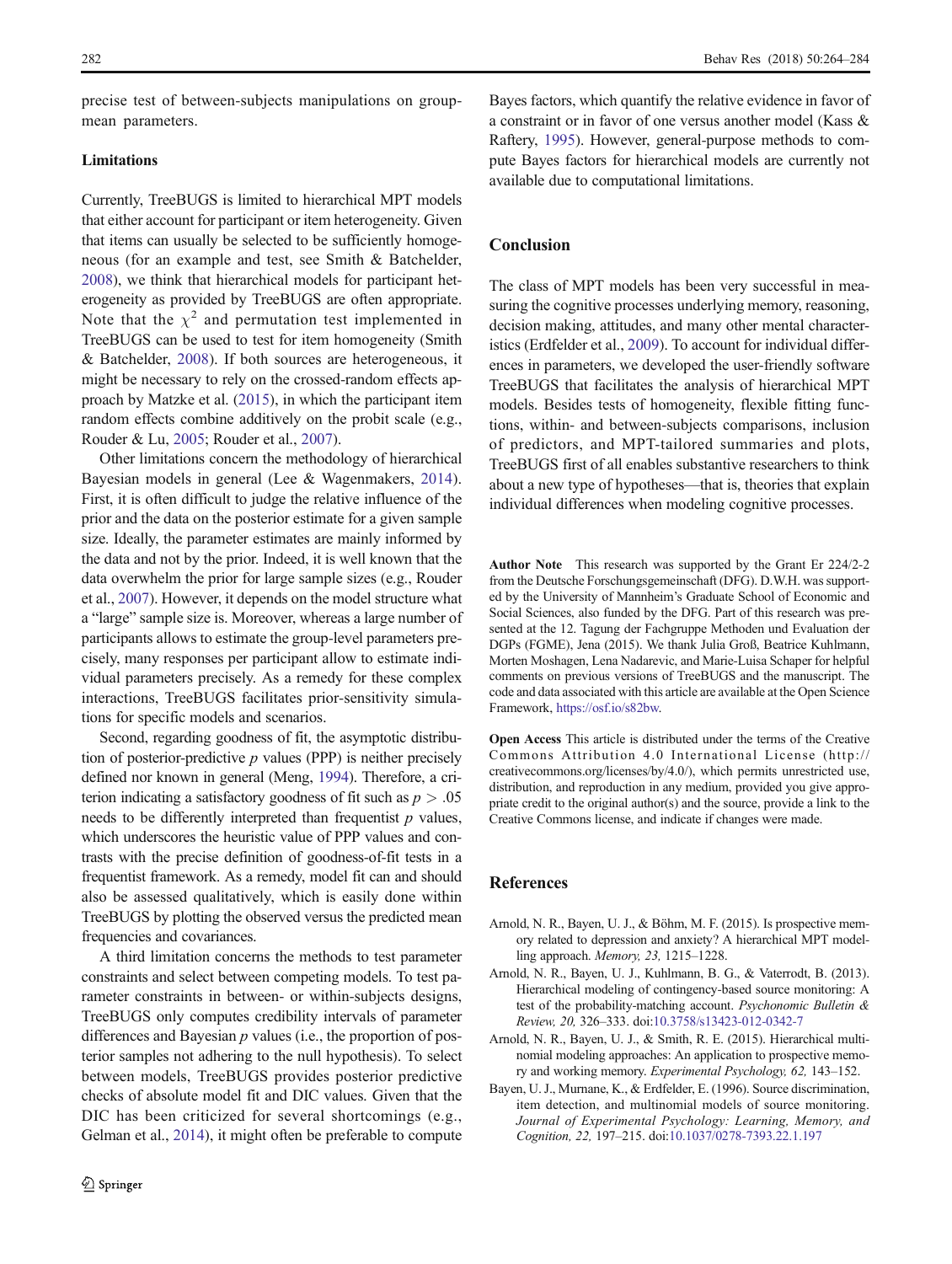- <span id="page-19-0"></span>Batchelder, W. H., & Riefer, D. M. (1986). The statistical analysis of a model for storage and retrieval processes in human memory. *British Journal of Mathematical and Statistical Psychology, 39,* 129–149.
- Batchelder, W. H., & Riefer, D. M. (1999). Theoretical and empirical review of multinomial process tree modeling. *Psychonomic Bulletin & Review, 6,* 57–86. doi[:10.3758/BF03210812](http://dx.doi.org/10.3758/BF03210812)
- Coolin, A., Erdfelder, E., Bernstein, D. M., Thornton, A. E., & Thornton, W. L. (2015). Explaining individual differences in cognitive processes underlying hindsight bias. *Psychonomic Bulletin & Review, 22,* 328–348. doi[:10.3758/s13423-014-0691-5](http://dx.doi.org/10.3758/s13423-014-0691-5)
- Denwood, M. J. (2016). Runjags: An R package providing interface utilities, model templates, parallel computing methods and additional distributions for MCMC models in JAGS. *Journal of Statistical Software, 71,* 1–25.
- Erdfelder, E., Auer, T.-S., Hilbig, B. E., Assfalg, A., Moshagen, M., & Nadarevic, L. (2009). Multinomial processing tree models: A review of the literature. *Journal of Psychology, 217,* 108–124.
- Gelman, A., & Hill, J. (2007). *Data analysis using regression and multilevel/hierarchical models*. Cambridge, UK: Cambridge University Press.
- Gelman, A., Hwang, J., & Vehtari, A. (2014). Understanding predictive information criteria for Bayesian models. *Statistics and Computing, 24,* 997–1016.
- Gelman, A., & Rubin, D. B. (1992). Inference from iterative simulation using multiple sequences. *Statistical Science, 7,* 457–472.
- Heck, D. W., & Erdfelder, E. (2016). Extending multinomial processing tree models to measure the relative speed of cognitive processes. *Psychonomic Bulletin & Review, 23,* 1440–1465. doi:[10.3758/](http://dx.doi.org/10.3758/s13423-016-1025-6) [s13423-016-1025-6](http://dx.doi.org/10.3758/s13423-016-1025-6)
- Heck, D. W., & Wagenmakers, E.-J. (2016). Adjusted priors for Bayes factors involving reparameterized order constraints. *Journal of Mathematical Psychology*, *73*, 110–116. doi[:10.1016/j.jmp.2016.](http://dx.doi.org/10.1016/j.jmp.2016.05.004) [05.004](http://dx.doi.org/10.1016/j.jmp.2016.05.004)
- Hu, X. (2001). Extending general processing tree models to analyze reaction time experiments. *Journal of Mathematical Psychology, 45,* 603–634.
- Hu, X., & Batchelder, W. H. (1994). The statistical analysis of general processing tree models with the EM algorithm. *Psychometrika, 59,* 21–47. doi:[10.1007/BF02294263](http://dx.doi.org/10.1007/BF02294263)
- Hu, X., & Phillips, G. A. (1999). GPT.EXE: A powerful tool for the visualization and analysis of general processing tree models. *Behavior Research Methods, Instruments, & Computers, 31,* 220– 234. doi[:10.3758/BF03207714](http://dx.doi.org/10.3758/BF03207714)
- Hütter, M., & Klauer, K. C. (2016). Applying processing trees in social psychology. *European Review of Social Psychology, 27,* 116–159.
- Johnson, M. K., Hashtroudi, S., & Lindsay, D. S. (1993). Source monitoring. *Psychological Bulletin, 114,* 3–28. doi[:10.1037/0033-2909.](http://dx.doi.org/10.1037/0033-2909.114.1.3) [114.1.3](http://dx.doi.org/10.1037/0033-2909.114.1.3)
- Kass, R. E., & Raftery, A. E. (1995). Bayes factors. *Journal of the American Statistical Association, 90,* 773–795. doi:[10.1080/](http://dx.doi.org/10.1080/01621459.1995.10476572) [01621459.1995.10476572](http://dx.doi.org/10.1080/01621459.1995.10476572)
- Klauer, K. C. (2006). Hierarchical multinomial processing tree models: A latent-class approach. *Psychometrika, 71,* 7–31. doi:[10.1007/](http://dx.doi.org/10.1007/s11336-004-1188-3) [s11336-004-1188-3](http://dx.doi.org/10.1007/s11336-004-1188-3)
- Klauer, K. C. (2010). Hierarchical multinomial processing tree models: A latent-trait approach. *Psychometrika, 75,* 70–98. doi[:10.1007/](http://dx.doi.org/10.1007/s11336-009-9141-0) [s11336-009-9141-0](http://dx.doi.org/10.1007/s11336-009-9141-0)
- Lee, M. D. (2011). How cognitive modeling can benefit from hierarchical Bayesian models. *Journal of Mathematical Psychology, 55,* 1–7. doi:[10.1016/j.jmp.2010.08.013](http://dx.doi.org/10.1016/j.jmp.2010.08.013)
- Lee, M. D., & Wagenmakers, E.-J. (2014). *Bayesian cognitive modeling: A practical course*. Cambridge, UK: Cambridge University Press.
- Ly, A., Boehm, U., Heathcote, A., Turner, B. M., Forstmann, B. U., Marsman, M., & Matzke, D. (in press). A flexible and efficient hierarchical Bayesian approach to the exploration of individual differences in cognitive-model-based neuroscience. In A. Moustafa

(Ed.), *Computational models of brain and behavior*. Malden, MA: Wiley-Blackwell.

- Ly, A., Marsman, M., & Wagenmakers, E.-J. (2017). *Analytic posteriors for Pearson*'*s correlation coefficient*. Manuscript submitted for publication.
- Matzke, D., Dolan, C. V., Batchelder, W. H., & Wagenmakers, E.-J. (2015). Bayesian estimation of multinomial processing tree models with heterogeneity in participants and items. *Psychometrika, 80,* 205–235.
- Meng, X.-L. (1994). Posterior predictive *p*-values. *Annals of Statistics, 22,* 1142–1160.
- Michalkiewicz, M., & Erdfelder, E. (2016). Individual differences in use of the recognition heuristic are stable across time, choice objects, domains, and presentation formats. *Memory & Cognition, 44,* 454– 468. doi[:10.3758/s13421-015-0567-6](http://dx.doi.org/10.3758/s13421-015-0567-6)
- Morey, R. D., Hoekstra, R., Rouder, J. N., Lee, M. D., & Wagenmakers, E.-J. (2016). The fallacy of placing confidence in confidence intervals. *Psychonomic Bulletin & Review, 23,* 103–123. doi[:10.3758/](http://dx.doi.org/10.3758/s13423-015-0947-8) [s13423-015-0947-8](http://dx.doi.org/10.3758/s13423-015-0947-8)
- Moshagen, M. (2010). multiTree: A computer program for the analysis of multinomial processing tree models. *Behavior Research Methods, 42,* 42–54. doi[:10.3758/BRM.42.1.42](http://dx.doi.org/10.3758/BRM.42.1.42)
- Pinheiro, J. C., & Bates, D. M. (2000). *Mixed-effects models in S and S-PLUS*. New York, NY: Springer-Verlag.
- Plummer, M. (2003). JAGS: A program for analysis of Bayesian graphical models using Gibbs sampling. In *Proceedings of the 3rd International Workshop on Distributed Statistical Computing* (Vol. 124, p. 125). Vienna, Austria. Available at [https://www.r-project.](https://www.r-project.org/conferences/DSC-2003/Drafts/Plummer.pdf) [org/conferences/DSC-2003/Drafts/Plummer.pdf](https://www.r-project.org/conferences/DSC-2003/Drafts/Plummer.pdf)
- Plummer, M. (2008). Penalized loss functions for Bayesian model comparison. *Biostatistics, 9,* 523–539.
- Plummer, M., Best, N., Cowles, K., & Vines, K. (2006). CODA: Convergence diagnosis and output analysis for MCMC. *R News, 6,* 7–11.
- R Core Team. (2016). R: A language and environment for statistical computing. Vienna, Austria: R Foundation for Statistical Computing. Retrieved from <https://www.r-project.org/>
- Read, T. R. C., & Cressie, N. A. C. (1988). *Goodness-of-fit statistics for discrete multivariate data*. New York, NY: Springer.
- Riefer, D. M., & Batchelder, W. H. (1988). Multinomial modeling and the measurement of cognitive processes. *Psychological Review, 95,* 318–339. doi[:10.1037/0033-295X.95.3.318](http://dx.doi.org/10.1037/0033-295X.95.3.318)
- Riefer, D. M., Knapp, B. R., Batchelder, W. H., Bamber, D., & Manifold, V. (2002). Cognitive psychometrics: Assessing storage and retrieval deficits in special populations with multinomial processing tree models. *Psychological Assessment, 14,* 184–201.
- Rothkegel, R. (1999). AppleTree: A multinomial processing tree modeling program for Macintosh computers. *Behavior Research Methods, Instruments, & Computers, 31,* 696–700.
- Rouder, J. N., & Lu, J. (2005). An introduction to Bayesian hierarchical models with an application in the theory of signal detection. *Psychonomic Bulletin & Review, 12,* 573–604. doi:[10.3758/](http://dx.doi.org/10.3758/BF03196750) [BF03196750](http://dx.doi.org/10.3758/BF03196750)
- Rouder, J. N., Lu, J., Sun, D., Speckman, P., Morey, R., & Naveh-Benjamin, M. (2007). Signal detection models with random participant and item effects. *Psychometrika, 72,* 621–642.
- Rouder, J. N., & Morey, R. D. (2012). Default Bayes factors for model selection in regression. *Multivariate Behavioral Research, 47,* 877– 903.
- Rouder, J. N., Morey, R. D., Speckman, P. L., & Province, J. M. (2012). Default Bayes factors for ANOVA designs. *Journal of Mathematical Psychology, 56,* 356–374. doi:[10.1016/j.jmp.2012.](http://dx.doi.org/10.1016/j.jmp.2012.08.001) [08.001](http://dx.doi.org/10.1016/j.jmp.2012.08.001)
- Schmittmann, V. D., Dolan, C. V., Raijmakers, M. E. J., & Batchelder, W. H. (2010). Parameter identification in multinomial processing tree